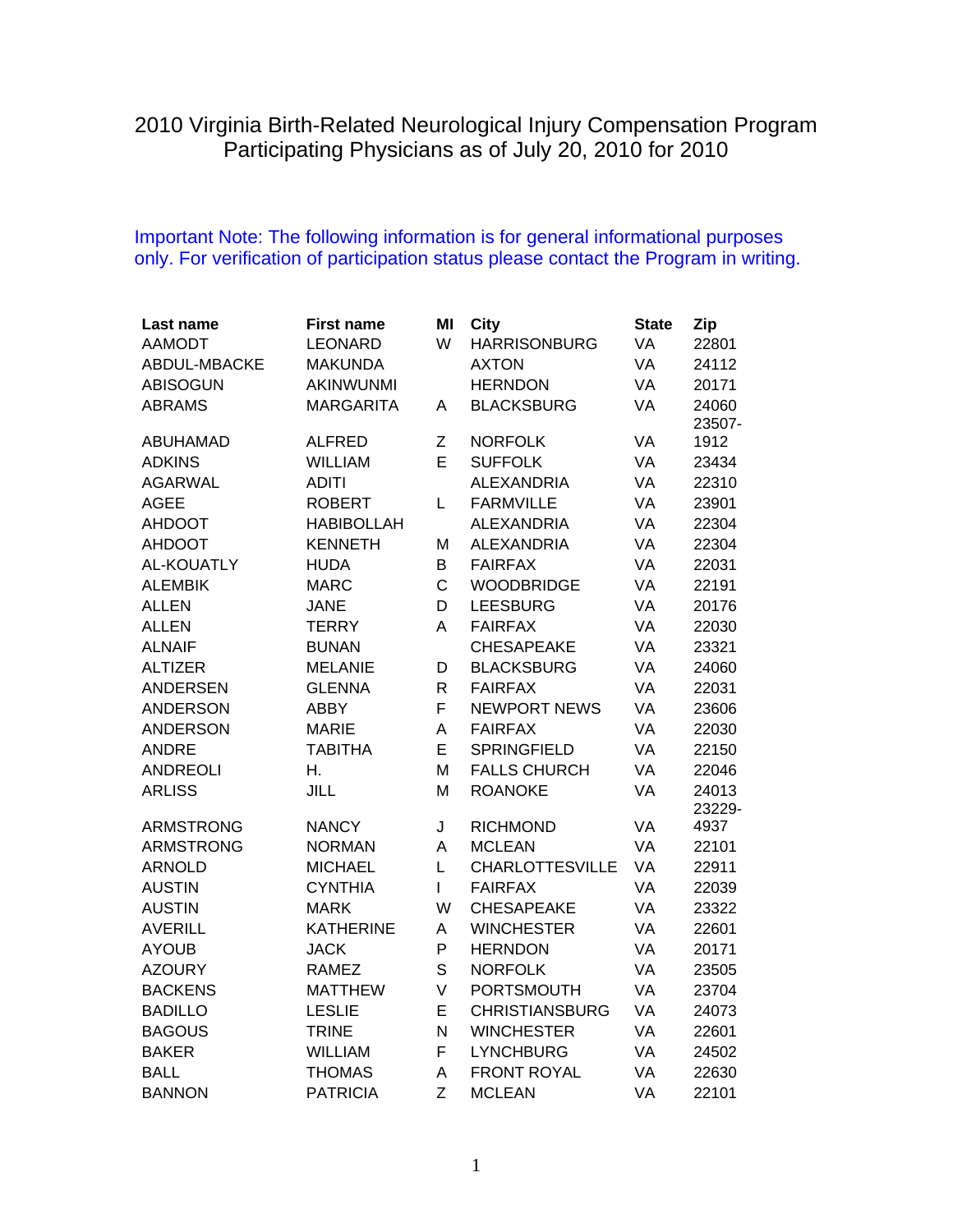| <b>BANULIS</b>         | AMY             | L  | <b>ARLINGTON</b>       | VA | 22207  |
|------------------------|-----------------|----|------------------------|----|--------|
| <b>BARNES</b>          | <b>EVERETT</b>  | D  | <b>HENRICO</b>         | VA | 23238  |
| <b>BARRETT</b>         | <b>DIANE</b>    | P  | <b>VIENNA</b>          | VA | 22180  |
| <b>BARRON</b>          | <b>JENNIFER</b> | В  | <b>FRONT ROYAL</b>     | VA | 22630  |
| <b>BASCO</b>           | <b>THOMAS</b>   | E  | <b>FARMVILLE</b>       | VA | 23901  |
| <b>BASS</b>            | <b>LAWRENCE</b> | Α  | <b>CHESAPAEKE</b>      | VA | 23320  |
| <b>BEAVER</b>          | <b>LENWORTH</b> | Α  | <b>DANVILLE</b>        | VA | 24541  |
| <b>BEISECKER-LEVIN</b> | <b>KAITLYN</b>  | A  | <b>CHARLOTTESVILLE</b> | VA | 22901  |
| <b>BELL</b>            | <b>DONALD</b>   | B  | <b>VIRGINIA BEACH</b>  | VA | 23454  |
| <b>BELL</b>            | <b>JEFFREY</b>  | W  | <b>WARRENTON</b>       | VA | 20186  |
| <b>BENDFELDT</b>       | <b>CARLOS</b>   | F  | <b>FISHERSVILLE</b>    | VA | 22939  |
| <b>BENDHEIM</b>        | <b>STEPHEN</b>  | н  | <b>RICHMOND</b>        | VA | 23226  |
| <b>BENNETT</b>         | <b>GEANNIE</b>  | M  | <b>RESTON</b>          | VA | 20190  |
| <b>BERKLE</b>          | <b>KEITH</b>    | P  | <b>GUM SPRING</b>      | VA | 23065  |
| <b>BERKLEY</b>         | <b>ELIZA</b>    | M  | <b>NORFOLK</b>         | VA | 23507  |
| <b>BERRY</b>           | <b>COLIN</b>    |    | <b>FRONT ROYAL</b>     | VA | 22630  |
| <b>BERRY</b>           | <b>DAVID</b>    | B  | <b>FAIRFAX</b>         | VA | 22031  |
| <b>BESS</b>            | <b>ANGELA</b>   | C  | LANSDOWNE              | VA | 20176  |
| <b>BILLETT</b>         | <b>TODD</b>     | E  | <b>RICHMOND</b>        | VA | 23229  |
| <b>BISSELL</b>         | <b>MARION</b>   | C  | <b>ALEXANDRIA</b>      | VA | 22310  |
| <b>BLANTON</b>         | <b>ERIKA</b>    | M  | <b>RICHMOND</b>        | VA | 23229  |
| <b>BLATTNER</b>        | CARLOS          | J  | <b>GALAX</b>           | VA | 24333  |
| <b>BOENAU</b>          | <b>SUSAN</b>    | E  | <b>NEWPORT NEWS</b>    | VA | 23606  |
| <b>BORN</b>            | <b>KATHRYN</b>  |    | <b>ARLINGTON</b>       | VA | 22205  |
| <b>BOTTICELLI</b>      | <b>MICHAEL</b>  | J  | <b>HARRISONBURG</b>    | VA | 22801  |
| <b>BOWERS</b>          | <b>DEBORAH</b>  |    | <b>DUNN LORING</b>     | VA | 22027  |
| <b>BRADFORD</b>        | <b>SARAH</b>    | E  | <b>CHRISTIANSBURG</b>  | VA | 24073  |
| <b>BRAUN</b>           | <b>HEIDI</b>    | L  | <b>RICHMOND</b>        | VA | 23229  |
| <b>BROACH</b>          | <b>WILLIAM</b>  | E  | <b>DANVILLE</b>        | VA | 24541  |
| <b>BRONSKY</b>         | <b>GEORGE</b>   | F  | <b>FAIRFAX</b>         | VA | 22031  |
| <b>BROOCKER</b>        | <b>WARREN</b>   | Α  | <b>RICHMOND</b>        | VA | 23225  |
| <b>BROOKS</b>          | <b>MARK</b>     | P  | <b>FISHERSVILLE</b>    | VA | 22939  |
| <b>BROOKS</b>          | <b>MICHAEL</b>  | D  | <b>SOUTH HILL</b>      | VA | 23970  |
|                        |                 |    |                        |    | 20176- |
| <b>BROWN</b>           | <b>ANNE</b>     | B  | <b>LEESBURG</b>        | VA | 2396   |
| <b>BROWN</b>           | <b>BEVERLEY</b> | В  | <b>ROANOKE</b>         | VA | 24014  |
| <b>BROWN</b>           | CARL            | T  | <b>RESTON</b>          | VA | 22090  |
| <b>BROWN</b>           | <b>LINDA</b>    | Κ  | <b>CHESTER</b>         | VA | 23836  |
| <b>BRUCHALSKI</b>      | <b>JOHN</b>     | T  | <b>FAIRFAX</b>         | VA | 22030  |
| <b>BRYCE</b>           | <b>PETER</b>    | Α  | <b>WOODBRIDGE</b>      | VA | 22191  |
| <b>BUCHANAN</b>        | <b>CAMILLA</b>  | M  | <b>WILLIAMSBURG</b>    | VA | 23185  |
| <b>BUERY</b>           | <b>SAMANTHA</b> | D  | <b>ALEXANDRIA</b>      | VA | 22315  |
| <b>BUETTNER</b>        | <b>KARIN</b>    | W  | <b>RICHMOND</b>        | VA | 23226  |
| <b>BUKOVAC</b>         | <b>LISA</b>     | Α  | <b>RICHMOND</b>        | VA | 23238  |
| <b>BULLARD</b>         | <b>JESSICA</b>  | T  | <b>FAIRFAX</b>         | VA | 22033  |
| <b>BURCH</b>           | <b>WILLIAM</b>  | Α  | <b>WASHINGTON</b>      | DC | 20005  |
| <b>BURFOOT</b>         | <b>KEISHA</b>   | L. | <b>NORFOLK</b>         | VA | 23513  |
| <b>BURGART</b>         | <b>JENNIFER</b> | E  | <b>SUFFOLK</b>         | VA | 23435  |
| <b>BURKE</b>           | <b>LEEMORE</b>  | M  | <b>RICHMOND</b>        | VA | 23226  |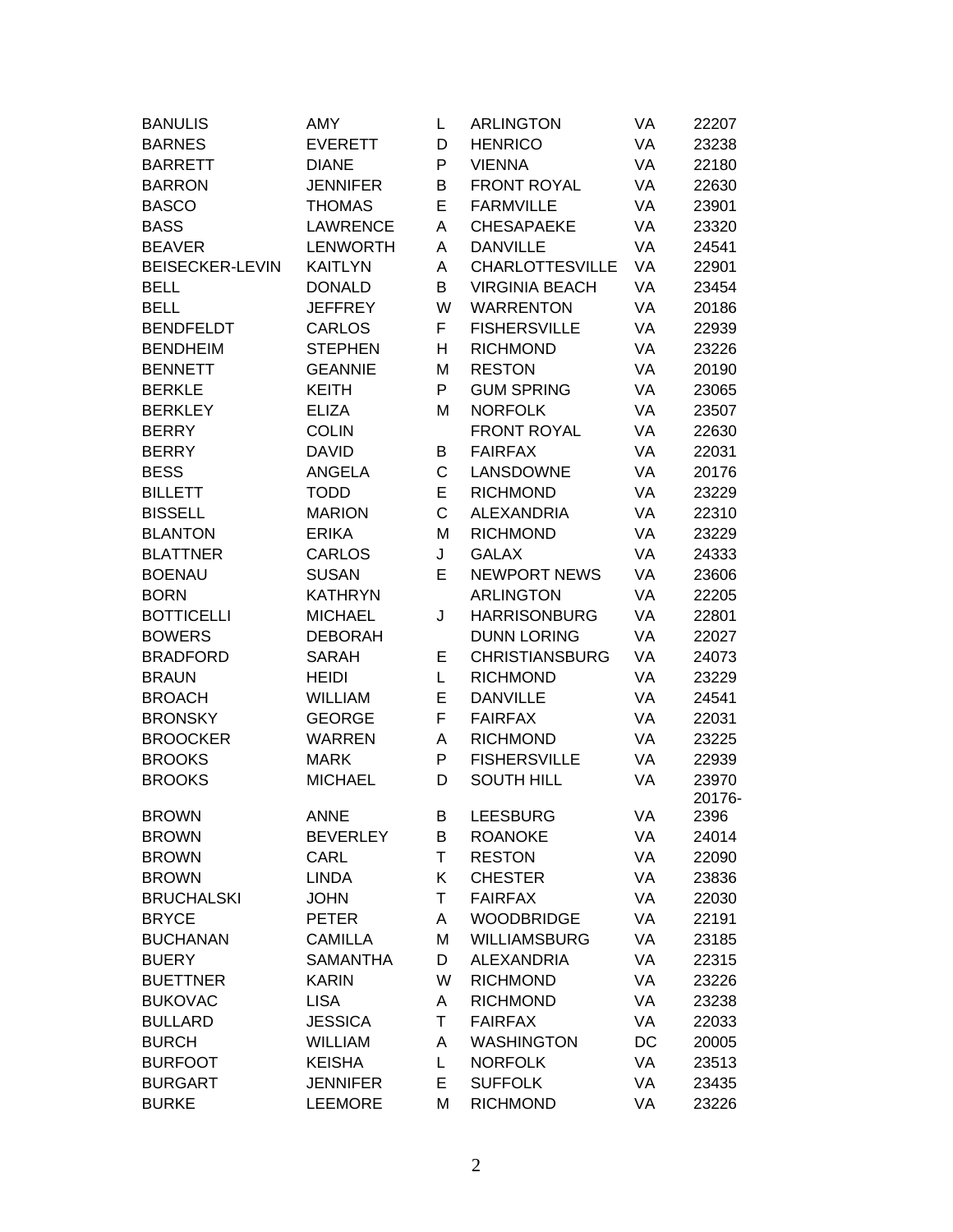| <b>BURKE</b>       | <b>PATRICK</b>    | D            | <b>FREDERICKSBURG</b>  | VA | 22401           |
|--------------------|-------------------|--------------|------------------------|----|-----------------|
| <b>BURNS</b>       | <b>THOMAS</b>     | E            | <b>GREAT FALLS</b>     | VA | 22066           |
|                    |                   |              |                        |    | 22102-          |
| <b>BUXO</b>        | <b>FRANCISCO</b>  | J            | <b>MC LEAN</b>         | VA | 1210            |
| <b>BUZZELL</b>     | <b>DAWN</b>       | M            | <b>FALLS CHURCH</b>    | VA | 22046           |
| <b>BYRD</b>        | <b>TOBI</b>       | D            | <b>SUFFOLK</b>         | VA | 23434           |
| <b>CALLENDER</b>   | <b>EALENA</b>     | S            | <b>NEWPORT NEWS</b>    | VA | 23602           |
| <b>CAMPBELL</b>    | <b>BRUCE</b>      | D            | <b>FREE UNION</b>      | VA | 22940           |
| <b>CANELA</b>      | <b>CHRISTINNE</b> | D            | <b>ROANOKE</b>         | VA | 24014           |
| <b>CARLSON</b>     | <b>NICOLE</b>     |              | <b>MIDLOTHIAN</b>      | VA | 23114           |
| <b>CARPENTER</b>   | <b>JEANETTE</b>   | M            | <b>MOSELEY</b>         | VA | 23120           |
| <b>CARR</b>        | <b>ANNE</b>       | H            | <b>CHARLOTTESVILLE</b> | VA | 22901           |
| <b>CASANOVA</b>    | <b>LISA</b>       | Α            | <b>NEWPORT NEWS</b>    | VA | 23606           |
| <b>CASKIE</b>      | <b>SANDRA</b>     |              | <b>ARLINGTON</b>       | VA | 22205           |
| <b>CASSIDY</b>     | <b>MEGAN</b>      | Κ            | <b>HARRISONBURG</b>    | VA | 22801           |
| CATALAN-AQUINO     | <b>MARIA</b>      | Е            | <b>NORFOLK</b>         | VA | 23507           |
| <b>CHAKRAVORTY</b> | <b>DEVI</b>       |              | <b>MIDLOTHIAN</b>      | VA | 23114           |
| <b>CHAMBERS-</b>   |                   |              |                        |    |                 |
| <b>KERSEY</b>      | <b>ZERLINE</b>    | Е            | <b>DUMFRIES</b>        | VA | 22026           |
| CHAU               | <b>HONG-HANH</b>  | T            | <b>CLIFTON</b>         | VA | 20124           |
|                    |                   |              |                        |    | 22042-          |
| <b>CHEAIB</b>      | <b>SAMER</b>      | S            | <b>FALLS CHURCH</b>    | VA | 3300            |
| <b>CHENEY</b>      | <b>JENNIFER</b>   | M            | <b>NORFOLK</b>         | VA | 23505<br>24401- |
| <b>CHEWNING</b>    | <b>MARK</b>       | W            | <b>STAUNTON</b>        | VA | 9696            |
| <b>CHOUDHARY</b>   | <b>NAMRATA</b>    | K            | <b>STERLING</b>        | VA | 20165           |
| <b>CHRISTMAS</b>   | <b>JAMES</b>      | T            | <b>RICHMOND</b>        | VA | 23229           |
| <b>CHUN</b>        | <b>LORRAINE</b>   | Y            | <b>WARRENTON</b>       | VA | 20186           |
| <b>CLAPP</b>       | <b>DEBRA</b>      | Н            | <b>ROANOKE</b>         | VA | 24018           |
| <b>CLARY</b>       | <b>BEVERLEY</b>   | B            | <b>RICHMOND</b>        | VA | 23229           |
| <b>CLAWSER</b>     | <b>RORY</b>       | A            | <b>SUFFOLK</b>         | VA | 23434           |
| <b>COBB</b>        | <b>ANDREA</b>     | $\mathsf{R}$ | <b>ROANOKE</b>         | VA | 24018           |
| <b>COBBS</b>       | <b>GWENDOLYN</b>  | P            | <b>ASHBURN</b>         | VA | 20148           |
| <b>COBLE</b>       | <b>MARY</b>       | L            | <b>RICHMOND</b>        | VA | 23226           |
| <b>COLBY</b>       | <b>JOHN</b>       | C            | <b>CHRISTIANSBURG</b>  | VA |                 |
|                    |                   |              |                        |    | 24073           |
| <b>COLLIER</b>     | <b>PATRICIA</b>   | L            | <b>WINDSOR</b>         | VA | 23487           |
| <b>CONGER</b>      | <b>BLAIR</b>      | F            | <b>NORFOLK</b>         | VA | 23505           |
| <b>COOK</b>        | <b>WILLIAM</b>    | Α            | <b>LYNCHBURG</b>       | VA | 24502           |
| <b>CORDES</b>      | LAURA             | R            | <b>NEWPORT NEWS</b>    | VA | 23606           |
| <b>CORNELL</b>     | <b>GEORGE</b>     | W            | <b>SUFFOLK</b>         | VA | 23434           |
| <b>COTHRAN</b>     | <b>SHANNON</b>    | J            | <b>FAIRFAX</b>         | VA | 22032           |
| <b>COURET</b>      | <b>IVETTE</b>     | Α            | <b>FAIRFAX</b>         | VA | 22031           |
| <b>COYLE</b>       | <b>CHERI</b>      | L.           | <b>NEWPORT NEWS</b>    | VA | 23602           |
| <b>CRABB</b>       | <b>MONIQUE</b>    | S            | <b>VIRGINIA BEACH</b>  | VA | 23454           |
| <b>CRAFT</b>       | <b>GEORGE</b>     | F.           | <b>WINCHESTER</b>      | VA | 22601           |
| <b>CROSKEY</b>     | <b>DJENABRA</b>   | M            | <b>GLEN ALLEN</b>      | VA | 23059           |
| <b>CROWTHER</b>    | <b>MARY</b>       | E            | <b>ARLINGTON</b>       | VA | 22205           |
| <b>CULVER</b>      | <b>JAMES</b>      | M            | <b>CHARLOTTESVILLE</b> | VA | 22911           |
| <b>CUNNINGHAM</b>  | <b>THELMA</b>     | D            | <b>ALEXANDRIA</b>      | VA | 22309           |
| <b>CURRAN</b>      | <b>SUZANNE</b>    | E            | <b>GREAT FALLS</b>     | VA | 22066           |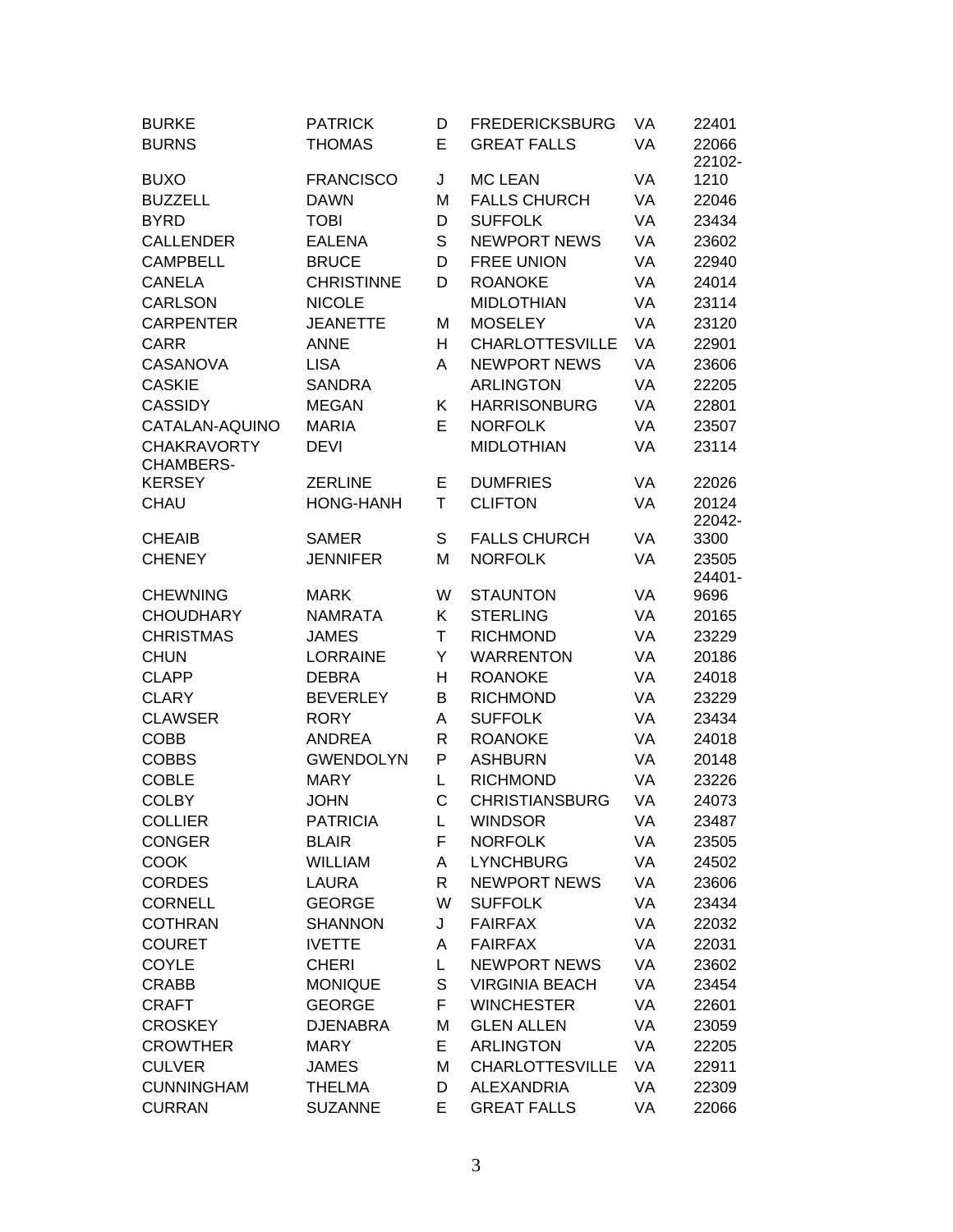| <b>CURTIE</b>     | <b>ELISABETH</b>  |              | <b>NEWPORT NEWS</b>    | VA        | 23606          |
|-------------------|-------------------|--------------|------------------------|-----------|----------------|
| <b>CURTIS</b>     | <b>DIANNA</b>     | L            | <b>ROANOKE</b>         | VA        | 24018          |
| <b>CVETKOVICH</b> | <b>LORNA</b>      | L            | <b>FAIRFAX</b>         | VA        | 22030          |
| <b>CZYSZCZON</b>  | <b>KATHERINE</b>  | M            | <b>RICHMOND</b>        | VA        | 23225          |
| <b>DAMAVANDY</b>  | <b>TANIA</b>      |              | <b>GREAT FALLS</b>     | VA        | 22066          |
| <b>DANG</b>       | <b>THAO</b>       | P            | <b>FALLS CHURCH</b>    | VA        | 22042          |
| <b>DATTEL</b>     | <b>BONNIE</b>     | J            | <b>NORFOLK</b>         | VA        | 23507          |
| <b>DAUSCH</b>     | <b>SUSAN</b>      | M            | <b>RICHMOND</b>        | VA        | 23229          |
|                   |                   |              |                        |           | 23235-         |
| <b>DAVIS</b>      | <b>LESLIE</b>     | L            | <b>RICHMOND</b>        | VA        | 4759           |
| <b>DAVIS</b>      | <b>STEPHEN</b>    | S            | <b>NORFOLK</b>         | VA        | 23507          |
| <b>DAVIS</b>      | <b>VICTORIA</b>   |              | <b>RICHMOND</b>        | VA        | 23229          |
| <b>DAY</b>        | <b>WARNER</b>     | B            | <b>FALLS CHURCH</b>    | VA        | 22046          |
| <b>DE SANDIES</b> | <b>KENNETH</b>    | Α            | <b>ALEXANDRIA</b>      | VA        | 22304          |
| DE VECIANA        | <b>MARGARITA</b>  |              | <b>NORFOLK</b>         | VA        | 23507          |
|                   |                   |              |                        |           | 20110-         |
| <b>DEHAL</b>      | <b>STACY</b>      | A            | <b>MANASSAS</b>        | VA        | 4700           |
| <b>DEHAVEN</b>    | <b>KRISTIN</b>    | D            | <b>WINCHESTER</b>      | VA        | 22601          |
| <b>DEMKOWSKI</b>  | <b>HENRY</b>      | C            | <b>SUFFOLK</b>         | VA        | 23434          |
| <b>DEVINE</b>     | <b>JOAN</b>       | W            | <b>SOUTH BOSTON</b>    | VA        | 24592          |
| <b>DHARIA</b>     | <b>TARUN</b>      | M            | <b>SPRINGFIELD</b>     | VA        | 22150          |
| DI PAOLO          | <b>SANDA</b>      | F            | <b>MCLEAN</b>          | VA        | 22101          |
| <b>DIAGNE</b>     | <b>THIENDELLA</b> |              | <b>NORFOLK</b>         | VA        | 23508          |
| <b>DIAZ</b>       | <b>SUMAC</b>      | D            | <b>RICHMOND</b>        | VA        | 23225          |
| <b>DISPENZA</b>   | <b>SEBASTIAN</b>  | J            | <b>ALEXANDRIA</b>      | VA        | 22308          |
| <b>DIXON</b>      | <b>MARYBETH</b>   | $\mathsf{R}$ | <b>NORFOLK</b>         | VA        | 23505          |
| <b>DLOTT</b>      | <b>TRACY</b>      | R            | <b>RESTON</b>          | VA        | 20194          |
| DO                | <b>ANNIE</b>      | T            | <b>SUFFOLK</b>         | VA        | 23435          |
| <b>DOBRZYNSKI</b> | <b>ANNE</b>       | M            | <b>ALEXANDRIA</b>      | VA        | 22315          |
| <b>DOWELL</b>     | <b>NELDARA</b>    | A            | <b>NORFOLK</b>         | VA        | 23505          |
| <b>DUGGAL</b>     | <b>ROOPA</b>      | M            | LANSDOWNE              | VA        | 20176          |
| <b>DULAI</b>      | <b>RAMANDEEP</b>  | M            | <b>ASHBURN</b>         | VA        | 20148          |
| <b>DULIT</b>      | ALAN              | M            | <b>RICHMOND</b>        | VA        | 23223          |
| <b>DUNCAN</b>     | <b>MICHELLE</b>   | E            | <b>ARLINGTON</b>       | VA        | 22205          |
| <b>DUNNAVANT</b>  | <b>SIOBHAN</b>    | S            | <b>RICHMOND</b>        | VA        | 23229          |
| <b>EADS</b>       | <b>ROBERT</b>     | S            | <b>MECHANICSVILLE</b>  | VA        | 23116          |
| <b>EBEID</b>      | <b>RASHA</b>      | A            | <b>WASHINGTON</b>      | DC        | 20007          |
| <b>EDWARDS</b>    | <b>JESSICA</b>    |              | <b>WINCHESTER</b>      | VA        | 22601          |
|                   |                   |              | <b>COLONIAL</b>        |           |                |
| <b>ELEY</b>       | <b>KERRY</b>      | W            | <b>HEIGHTS</b>         | VA        | 23834          |
| <b>ELKOUSY</b>    | <b>MOHAMMED</b>   | A            | <b>RESTON</b>          | VA        | 20190          |
| <b>ELLIOTT</b>    | <b>JOHN</b>       | J            | <b>ARLINGTON</b>       | VA        | 22205          |
| <b>ELWARD</b>     | <b>KURTIS</b>     | S            | <b>CHARLOTTESVILLE</b> | VA        | 22901-<br>1690 |
| <b>EMERY</b>      | <b>JANICE</b>     | J            | <b>BURKE</b>           | VA        | 22015          |
| <b>ENSMINGER</b>  | <b>JASON</b>      | L            | <b>DANVILLE</b>        | VA        | 24541          |
| <b>ESPADA</b>     | <b>ROBERTO</b>    | A            | <b>CORPUS CHRISTI</b>  | TX        | 78412          |
| <b>ESPINOSA</b>   | <b>BIALINES</b>   | A            | <b>MECHANICSVILLE</b>  | VA        | 23116          |
| <b>EVANS</b>      | <b>CARLOTTA</b>   | R            | <b>SUMMERSVILLE</b>    | <b>WV</b> | 26651          |
| <b>EZMERLI</b>    | <b>NAHED</b>      | M            | <b>VIENNA</b>          | VA        |                |
|                   |                   |              |                        |           | 22180          |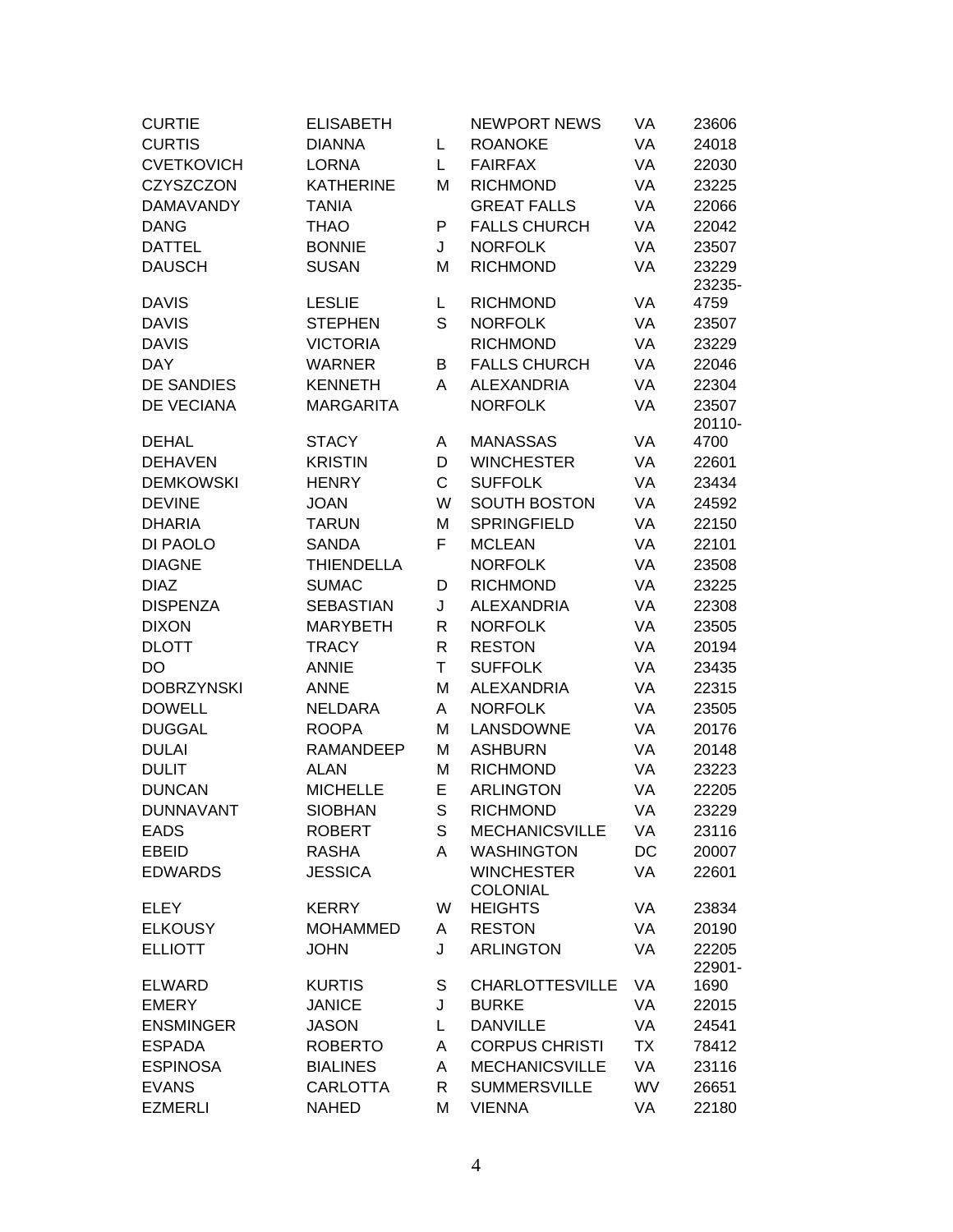| <b>FANALE</b>       | <b>JOACHIM</b>   | M  | <b>FAIRFAX STATION</b> | VA | 22039           |
|---------------------|------------------|----|------------------------|----|-----------------|
| <b>FARBER</b>       | <b>STEVEN</b>    | L. | <b>ROANOKE</b>         | VA | 24014<br>22041- |
| <b>FAUZIA</b>       | <b>MUTAHAR</b>   |    | <b>FALLS CHURCH</b>    | VA | 2871            |
| <b>FEDEI</b>        | <b>DIANA</b>     | С  | <b>SUFFOLK</b>         | VA | 23434           |
| <b>FEDERICI</b>     | <b>BENIGNO</b>   | D  | <b>SUFFOLK</b>         | VA | 23435           |
| <b>FEGLEY</b>       | <b>MICHELLE</b>  | L  | <b>MANASSAS</b>        | VA | 20110           |
| <b>FEHAN</b>        | <b>LESLIE</b>    |    | <b>MIDLOTHIAN</b>      | VA | 23114           |
| <b>FEORE</b>        | <b>JOHN</b>      | C  | <b>RICHMOND</b>        | VA | 23235           |
| <b>FEREBEE</b>      | ANGELA           |    | <b>CHESAPEAKE</b>      | VA | 23320           |
| <b>FERGUSON</b>     | <b>MELINDA</b>   | L  | <b>FISHERSVILLE</b>    | VA | 22939           |
| <b>FERNANDEZ</b>    | <b>MARTHA</b>    | T  | <b>NORFOLK</b>         | VA | 23502           |
| <b>FERNANDEZ</b>    | <b>MIGUEL</b>    | Α  | <b>ARLINGTON</b>       | VA | 22205           |
| <b>FERRIER</b>      | <b>CHERYL</b>    | A  | <b>ALEXANDRIA</b>      | VA | 22305           |
| <b>FEUER</b>        | <b>REGINE</b>    | B  | <b>WASHINGTON</b>      | DC | 20008           |
| <b>FIEO</b>         | <b>RICHARD</b>   | L  | <b>WINCHESTER</b>      | VA | 22601           |
| <b>FILIPESCU</b>    | <b>NICOLAE</b>   |    | <b>ARLINGTON</b>       | VA | 22203           |
| <b>FILLA</b>        | <b>REBECCA</b>   | D  | <b>FAIRFAX</b>         | VA | 22033           |
| <b>FINEFROCK</b>    | <b>SHARON</b>    | M  | <b>NORFOLK</b>         | VA | 23507           |
| <b>FISK</b>         | <b>DANIEL</b>    | R  | <b>FAIRFAX</b>         | VA | 22030           |
| <b>FLOYD</b>        | <b>VIRGINIA</b>  | T  | <b>ROANOKE</b>         | VA | 24014           |
| <b>FONTANARES</b>   | <b>ARLENE</b>    | J  | <b>NORFOLK</b>         | VA | 23502           |
| <b>FORREST</b>      | <b>SCOTT</b>     | T. | <b>FAIRFAX</b>         | VA | 22030           |
| <b>FOSTER</b>       | <b>GAVIN</b>     | N  | <b>LEESBURG</b>        | VA | 20176           |
| <b>FRANKLIN</b>     | <b>SHERRI</b>    | L. | <b>ASHBURN</b>         | VA | 20148           |
| <b>FREEMAN</b>      | <b>KIM</b>       | M  | <b>LEESBURG</b>        | VA | 20176           |
| <b>FREUNDEL</b>     | <b>ROSEANN</b>   | J  | <b>NORTON</b>          | VA | 24273           |
| <b>GAINES</b>       | <b>JILL</b>      | Α  | <b>ROANOKE</b>         | VA | 24014           |
| <b>GALDOS</b>       | <b>MANUEL</b>    |    | <b>NEWPORT NEWS</b>    | VA | 23601           |
| <b>GALGANO</b>      | <b>KIMBERLY</b>  | M  | <b>MECHANICSVILLE</b>  | VA | 23116           |
| <b>GARCIA</b>       | <b>JORGE</b>     | M  | <b>ROANOKE</b>         | VA | 24014           |
| <b>GARCIA</b>       | <b>WILLIAM</b>   | J  | <b>VIENNA</b>          | VA | 22182           |
| <b>GARREAU</b>      | <b>ELIZABETH</b> | Α  | <b>FAIRFAX</b>         | VA | 22031           |
| <b>GEARY</b>        | <b>CANDICE</b>   | Α  | <b>CHESAPEAKE</b>      | VA | 23320           |
| <b>GEORGE</b>       | <b>JENNIFER</b>  | D  | VIRGINIA BEACH         | VA | 23454           |
| <b>GIBSON</b>       | <b>SAMMIE</b>    | S  | <b>PIKEVILLE</b>       | KY | 41501           |
| <b>GILHAM</b>       | <b>MOLLY</b>     | M  | <b>STAUNTON</b>        | VA | 24401           |
|                     |                  |    |                        |    | 23708-          |
| <b>GIRTELSCHMID</b> | <b>MICHAEL</b>   | M  | PORTSMOUTH             | VA | 2197            |
| <b>GOLDSTEIN</b>    | <b>ILENE</b>     | B  | <b>VIRGINIA BEACH</b>  | VA | 23451           |
| <b>GOLPIRA</b>      | <b>ELIZABETH</b> | B  | <b>NORFOLK</b>         | VA | 23505           |
| <b>GOMEZ</b>        | <b>MIGUEL</b>    | J  | <b>VIENNA</b>          | VA | 22180           |
| <b>GONZALEZ</b>     | <b>JOHN</b>      |    | <b>MANASSAS</b>        | VA | 20110           |
| <b>GONZALEZ</b>     | <b>RODOLFO</b>   | H  | <b>MASON NECK</b>      | VA | 22079           |
| <b>GOPAL</b>        | <b>SARITA</b>    |    | <b>FAIRFAX</b>         | VA | 22033           |
| <b>GORDON</b>       | <b>TAWANNA</b>   | O  | <b>RICHMOND</b>        | VA |                 |
| <b>GOSPODNETIC</b>  | <b>MARIJAN</b>   |    | <b>RICHMOND</b>        | VA | 23235           |
| <b>GRAY</b>         | <b>DERWIN</b>    | P  | <b>CHESAPEAKE</b>      | VA | 23320           |
| <b>GRIMES</b>       | <b>MICHAEL</b>   | P  | <b>CHESAPEAKE</b>      | VA | 23320           |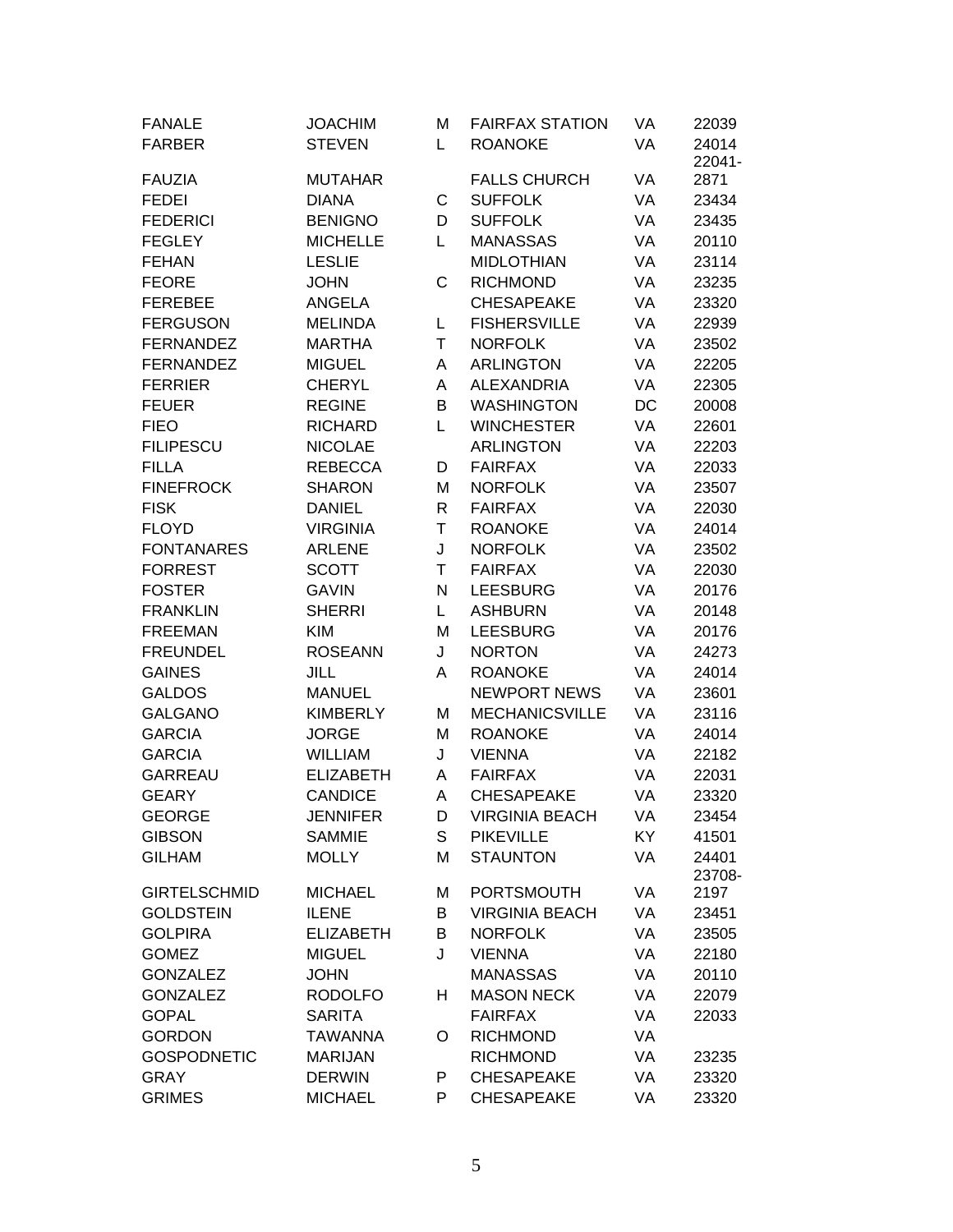| <b>GRIMM</b>          | <b>SAMUEL</b>   | O            | <b>VIENNA</b>          | VA | 22180 |
|-----------------------|-----------------|--------------|------------------------|----|-------|
| <b>GROVES</b>         | C.              | D            | <b>NORFOLK</b>         | VA | 23502 |
| <b>GUANZON</b>        | <b>VERNA</b>    | L            | <b>LYNCHBURG</b>       | VA | 24501 |
| <b>HADDAD</b>         | <b>JOSEPH</b>   | B            | <b>RICHMOND</b>        | VA | 23226 |
| <b>HAFIZI</b>         | <b>GHAZALEH</b> | G            | ANNANDALE              | VA | 22003 |
| <b>HAMILTON</b>       | <b>WILLIAM</b>  | Α            | <b>FREDERICKSBURG</b>  | VA | 22401 |
| <b>HAMMER</b>         | <b>JEFF</b>     | C            | <b>CHESAPEAKE</b>      | VA | 23320 |
| <b>HANCOCK</b>        | <b>LOIS</b>     | L            | <b>HAMPTON</b>         | VA | 23666 |
| <b>HANDY</b>          | <b>RUSSELL</b>  | L            | <b>RICHMOND</b>        | VA | 23226 |
| <b>HARDEE</b>         | <b>GREGORY</b>  | D            | <b>ROANOKE</b>         | VA | 24013 |
| <b>HARRIS-PROCTOR</b> | <b>DENISE</b>   | L            | <b>NORFOLK</b>         | VA | 23502 |
| HARVEY-               |                 |              |                        |    |       |
| <b>GRANGER</b>        | <b>DALILA</b>   |              | <b>UPPER MARLBORO</b>  | MD | 20774 |
| <b>HASSAN</b>         | <b>MOUSTAFA</b> | M            | <b>RESTON</b>          | VA | 20190 |
| <b>HATCHER</b>        | <b>RONALD</b>   | A            | <b>WOODBRIDGE</b>      | VA | 22192 |
| <b>HEAD</b>           | <b>BARBARA</b>  | B            | <b>RICHMOND</b>        | VA | 23235 |
| <b>HEIDER</b>         | <b>ROBERT</b>   | $\mathsf{R}$ | <b>CHARLOTTESVILLE</b> | VA | 22911 |
| <b>HELMBRECHT</b>     | <b>GARY</b>     | D            | <b>CHARLOTTESVILLE</b> | VA | 22903 |
| <b>HENDRICKS</b>      | <b>GLENNA</b>   | P            | <b>MECHANICSVILLE</b>  | VA | 23116 |
| <b>HENKE</b>          | <b>JEFFREY</b>  | L            | <b>NEWPORT NEWS</b>    | VA | 23602 |
| <b>HERBERT</b>        | <b>COURTNEY</b> | R            | <b>ARLINGTON</b>       | VA | 22205 |
| <b>HERITAGE</b>       | <b>DOUGLAS</b>  | E            | <b>WOODBRIDGE</b>      | VA | 22191 |
| <b>HESS</b>           | <b>LEONARD</b>  | W            | <b>ROANOKE</b>         | VA | 24014 |
| <b>HIBSHMAN</b>       | <b>GINA</b>     | C            | <b>FAIRFAX</b>         | VA | 22033 |
| <b>HIBSHMAN</b>       | <b>KRISTINA</b> | K            | <b>ALEXANDRIA</b>      | VA | 22304 |
| <b>HICKS</b>          | <b>TRACEY</b>   | L            | <b>MIDLOTHIAN</b>      | VA | 23114 |
| <b>HILL</b>           | <b>ROBERT</b>   | M            | <b>HAMPTON</b>         | VA | 23666 |
| <b>HILTON</b>         | <b>JEANNIE</b>  | P            | <b>VIRGINIA BEACH</b>  | VA | 23454 |
| <b>HINDMAN</b>        | <b>HAL</b>      | B            | <b>SPRINGFIELD</b>     | VA | 22150 |
| <b>HIRATA</b>         | <b>ALICE</b>    | J            | <b>RICHMOND</b>        | VA | 23226 |
| <b>HODGES</b>         | <b>WALTER</b>   | J            | <b>FAIRFAX</b>         | VA | 22033 |
| <b>HOLMES</b>         | <b>DANIELLE</b> | Α            | <b>ARLINGTON</b>       | VA | 22205 |
| <b>HOLYFIELD</b>      | <b>PAUL</b>     | Α            | <b>MARTINSVILLE</b>    | VA | 24112 |
| <b>HOME</b>           | <b>XIAOYIN</b>  | L            | <b>WOODBRIDGE</b>      | VA | 22191 |
| <b>HOOVER</b>         | <b>JOHN</b>     | Κ            | <b>FISHERSVILLE</b>    | VA | 22939 |
| <b>HORTON</b>         | <b>JENNIFER</b> | A            | <b>ROANOKE</b>         | VA | 24018 |
| HOU                   | <b>DAMON</b>    |              | <b>ALEXANDRIA</b>      | VA | 22310 |
| <b>HOWELL</b>         | <b>MALCOLM</b>  | L            | <b>RICHMOND</b>        | VA | 23235 |
| <b>HUDGINS</b>        | <b>LAURIE</b>   | J            | <b>BLACKSBURG</b>      | VA | 24060 |
| <b>HUGHES</b>         | <b>GILBERT</b>  | Τ            | <b>NORFOLK</b>         | VA | 23505 |
| <b>HURT</b>           | <b>LESLIE</b>   | $\mathsf C$  | <b>NEWPORT NEWS</b>    | VA | 23602 |
| <b>HUTCHESON</b>      | <b>DOUGLAS</b>  | P            | <b>MECHANICSVILLE</b>  | VA | 23116 |
| <b>HYDE</b>           | <b>MARK</b>     | P            | <b>RICHMOND</b>        | VA | 23235 |
| <b>ISBELL</b>         | <b>BENJAMIN</b> | Τ            | <b>WILLIAMSBURG</b>    | VA | 23185 |
| <b>IVEY-CROWE</b>     | <b>GLORIA</b>   | J            | <b>STERLING</b>        | VA | 20165 |
| <b>JAFRI</b>          | <b>NAVED</b>    | A            | <b>HAMPTON</b>         | VA | 23666 |
| <b>JAFRI</b>          | <b>OBAID</b>    | H            | <b>HAMPTON</b>         | VA | 23666 |
| <b>JAHAN</b>          | <b>SHAUKAT</b>  |              | <b>STERLING</b>        | VA | 20166 |
| <b>JEFFERIES</b>      | <b>KARA</b>     | L            | <b>VIENNA</b>          | VA | 22180 |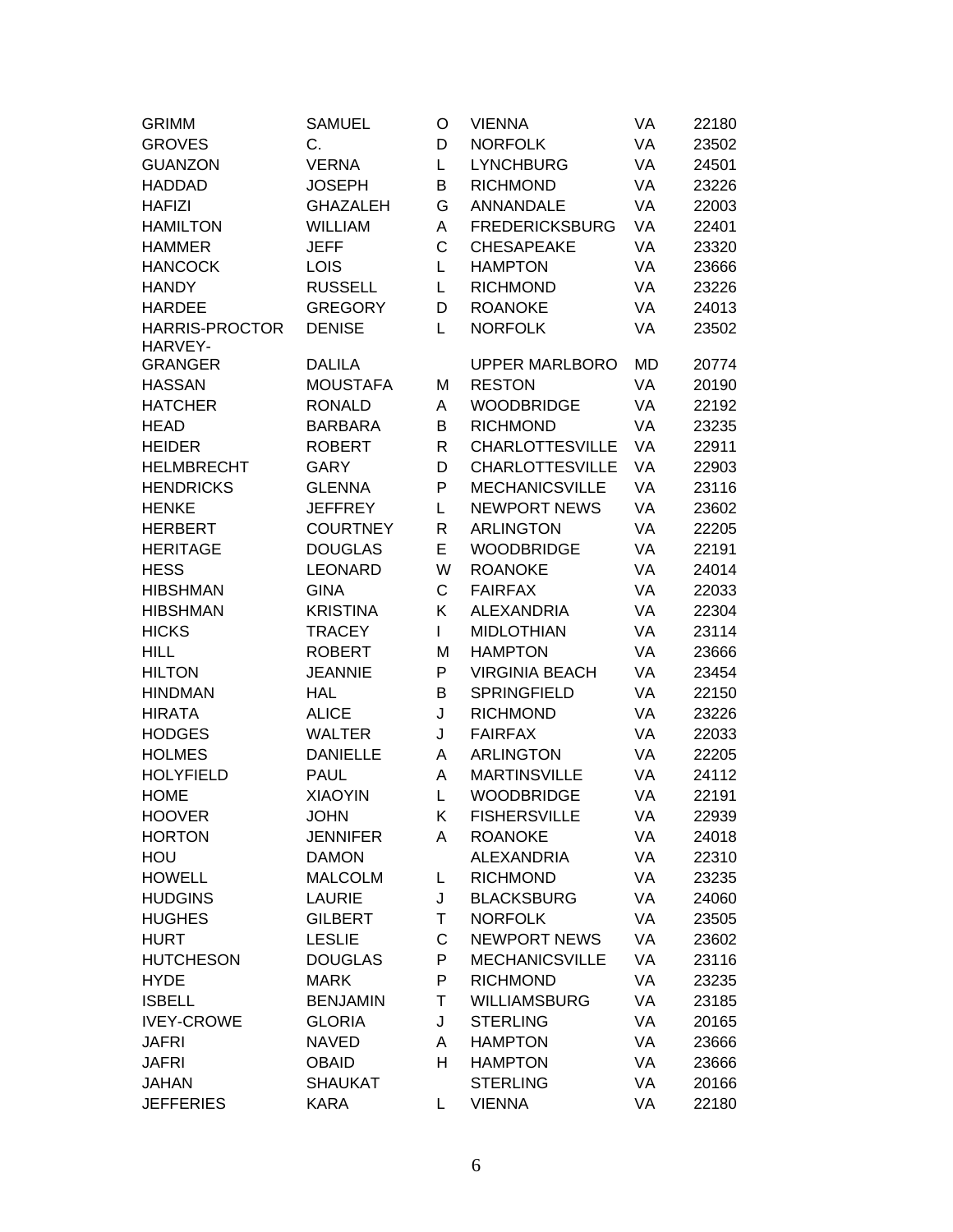| <b>JEFFERSON</b>  | <b>KAREN</b>    | W | <b>RICHMOND</b>       | VA        | 23226  |
|-------------------|-----------------|---|-----------------------|-----------|--------|
| <b>JENET</b>      | <b>RICHARD</b>  | N | <b>WOODBRIDGE</b>     | <b>VA</b> | 22191  |
| <b>JENKINS</b>    | <b>DANIEL</b>   | G | <b>WILLIAMSBURG</b>   | VA        | 23185  |
| <b>JOHNSON</b>    | <b>AMOUR</b>    | M | <b>VIRGINIA BEACH</b> | VA        | 23454  |
| <b>JOHNSON</b>    | <b>BRUCE</b>    | E | <b>MANAKIN SABOT</b>  | VA        | 23103  |
| <b>JOHNSON</b>    | <b>ISAIAH</b>   | M | <b>ROANOKE</b>        | VA        | 24014  |
| <b>JOHNSTON</b>   | <b>ALEXIS</b>   | G | <b>CHESTERFIELD</b>   | VA        | 23832  |
| <b>JONES</b>      | <b>ALFREDA</b>  |   | <b>RESTON</b>         | VA        | 20190  |
| <b>JONES</b>      | <b>ROGER</b>    | W | <b>WILLIAMSBURG</b>   | VA        | 23185  |
|                   |                 |   | <b>COLONIAL</b>       |           |        |
| <b>JONES</b>      | <b>TRACEY</b>   | N | <b>HEIGHTS</b>        | VA        | 23834  |
| JONES-IVES        | <b>NORMA</b>    | L | <b>SUFFOLK</b>        | VA        | 23434  |
| <b>JORDAN</b>     | <b>KHADIJAH</b> | Υ | <b>CHESAPEAKE</b>     | VA        | 23320  |
| <b>JOSEPHS</b>    | <b>TAJA</b>     | Н | <b>CENTREVILLE</b>    | VA        | 20120  |
| <b>JOURDEN</b>    | <b>MARTIN</b>   | G | <b>HOPEWELL</b>       | VA        | 23860  |
|                   |                 |   |                       |           | 22030- |
| <b>KACEDAN</b>    | <b>JAMES</b>    | P | <b>FAIRFAX</b>        | VA        | 3806   |
| <b>KADIRI</b>     | <b>MOHAMED</b>  | L | <b>CHRISTIANSBURG</b> | VA        | 24073  |
| <b>KANG</b>       | AMY             | C | <b>VIENNA</b>         | VA        | 22182  |
| <b>KAPUR</b>      | <b>GAYATRI</b>  |   | <b>NORFOLK</b>        | VA        | 23507  |
|                   |                 |   |                       |           | 22102- |
| <b>KATO</b>       | <b>DEIRDRE</b>  | U | <b>MC LEAN</b>        | VA        | 1523   |
| KATRAGADDA        | <b>NEELIMA</b>  |   | <b>BALTIMORE</b>      | MD        | 21209  |
| <b>KAVESKI</b>    | <b>MARY</b>     | Α | <b>RICHMOND</b>       | VA        | 23226  |
| <b>KEATTS</b>     | AMI             | H | <b>STAUNTON</b>       | VA        | 24401  |
| <b>KEBLUSEK</b>   | <b>CHARLES</b>  | W | <b>MIDLOTHIAN</b>     | VA        | 23113  |
| <b>KEENE</b>      | CAROL           | L | <b>ROANOKE</b>        | VA        | 24013  |
| <b>KELLER</b>     | <b>KRISTY</b>   | A | <b>WILLIAMSBURG</b>   | VA        | 23185  |
| <b>KELLY</b>      | <b>JAMES</b>    | Α | <b>ROANOKE</b>        | VA        | 24018  |
| <b>KELLY</b>      | <b>MARLA</b>    | S | <b>FORESTVILLE</b>    | MD        | 20747  |
| <b>KEMP</b>       | <b>PETER</b>    | J | <b>CHESAPEAKE</b>     | VA        | 23320  |
| <b>KERNS</b>      | <b>JOHN</b>     | W | <b>FRONT ROYAL</b>    | VA        | 22630  |
| <b>KHACHIKIAN</b> | <b>GRIGOR</b>   |   | <b>ALEXANDRIA</b>     | VA        | 22304  |
| <b>KHACHIKIAN</b> | <b>ZAREH</b>    | H | <b>WASHINGTON</b>     | DC        | 20005  |
| <b>KHAN</b>       | <b>JAWWAD</b>   | J | <b>NEWPORT NEWS</b>   | VA        | 23606  |
| <b>KHOURY</b>     | <b>ALFRED</b>   | Ν | <b>FAIRFAX</b>        | VA        | 22031  |
| <b>KIDD</b>       | <b>KRISTI</b>   | G | <b>LYNCHBURG</b>      | VA        | 24502  |
| <b>KIDD</b>       | <b>LESLIE</b>   | S | <b>WINCHESTER</b>     | VA        | 22601  |
| KIL               | Η.              | J | <b>FREDERICKSBURG</b> | VA        | 22401  |
| <b>KILMER</b>     | <b>JENNIFER</b> | L | <b>ARLINGTON</b>      | VA        | 22205  |
| <b>KIM</b>        | <b>CHUL</b>     |   | <b>BETHESDA</b>       | MD        | 20817  |
| <b>KIM</b>        | MI              | S | ANNANDALE             | VA        | 22003  |
|                   |                 |   |                       |           | 23507- |
| <b>KIMBLE</b>     | <b>THOMAS</b>   | D | <b>NORFOLK</b>        | VA        | 1627   |
| <b>KINDER</b>     | <b>CINDY</b>    | A | <b>ARLINGTON</b>      | VA        | 22203  |
| <b>KING</b>       | <b>JOSEPH</b>   | Κ | CARROLLTON            | VA        | 23314  |
| <b>KING</b>       | <b>JULIE</b>    | S | <b>WINCHESTER</b>     | VA        | 22603  |
| <b>KNAPP</b>      | <b>KAREN</b>    | E | <b>RICHMOND</b>       | VA        | 23226  |
| <b>KNAPP</b>      | <b>RENDA</b>    | Κ | <b>RICHLANDS</b>      | VA        | 24641  |
| <b>KNISELY</b>    | <b>THOMAS</b>   | F | <b>ROANOKE</b>        | VA        | 24014  |
|                   |                 |   |                       |           |        |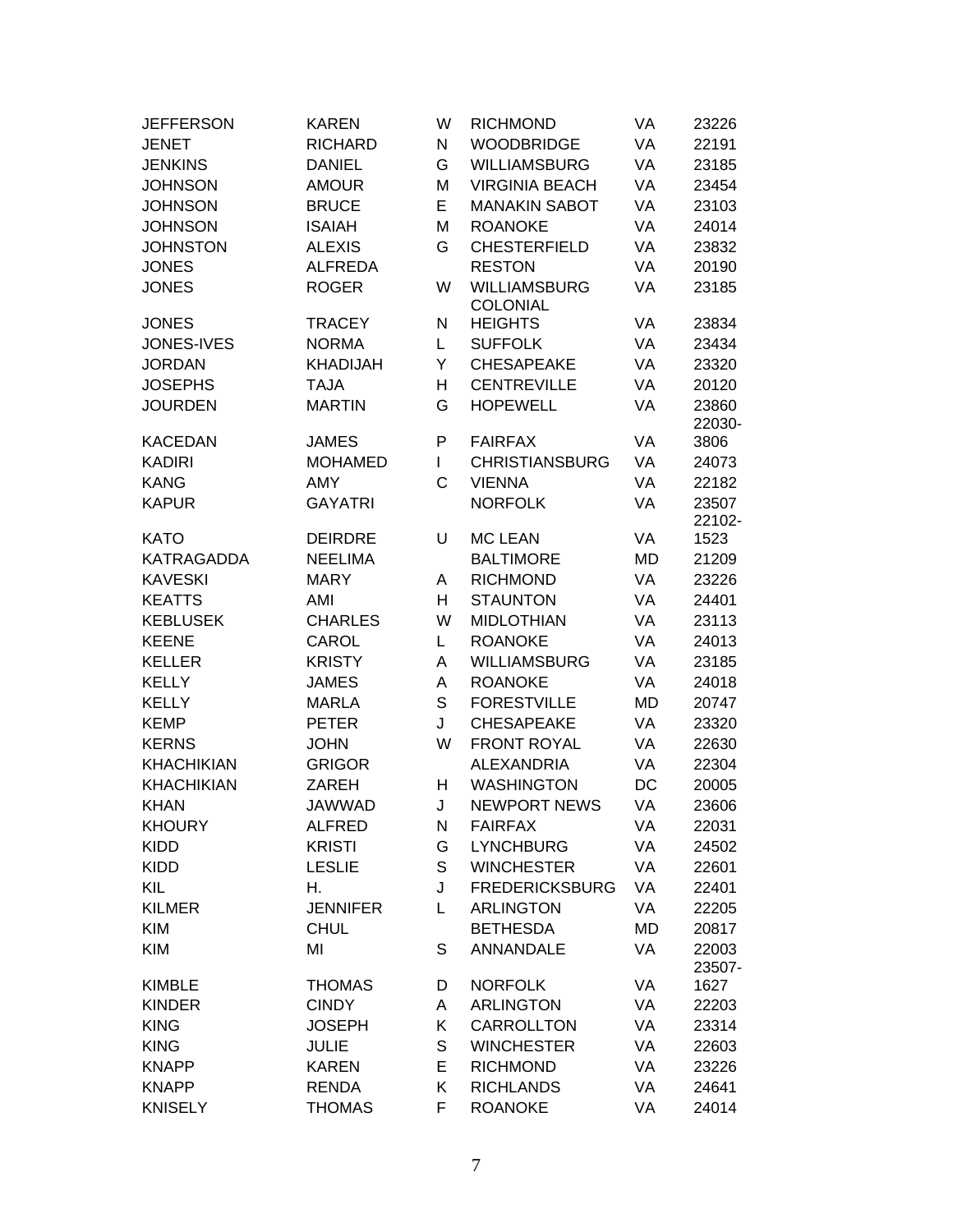| <b>KNUDSON</b>                   | <b>HOMER</b>                    | E  | <b>VIENNA</b>                          | VA | 22182          |
|----------------------------------|---------------------------------|----|----------------------------------------|----|----------------|
| <b>KONGKASUWAN</b>               | <b>KIMBERLY</b>                 | R  | <b>ARLINGTON</b>                       | VA | 22201          |
| <b>KOTHARY</b>                   | <b>DEEPALI</b>                  | N  | <b>ARLINGTON</b>                       | VA | 22205          |
| <b>KRZYZANOWSKI</b>              | <b>SUZANNE</b>                  | K  | <b>BEDFORD</b>                         | VA | 24523          |
| KUDARAVALLI                      | <b>KRISHNARAO</b>               | V  | <b>PETERSBURG</b>                      | VA | 23803          |
| <b>KUSIC</b>                     | <b>MICHAEL</b>                  | В  | <b>FALLS CHURCH</b>                    | VA | 22042          |
| <b>KWAN</b>                      | <b>FENNEY</b>                   |    | <b>VIRGINIA BEACH</b>                  | VA | 23454          |
| <b>KWIECINSKI</b>                | <b>MARY</b>                     | E  | <b>LYNCHBURG</b>                       | VA | 24052          |
| <b>LACKORE</b>                   | <b>RAYMOND</b>                  | C  | <b>VIRGINIA BEACH</b>                  | VA | 23454          |
| <b>LAMBERT</b>                   | <b>REED</b>                     | R  | <b>CHRISTIANSBURG</b>                  | VA | 24073          |
| LARA-TORRE                       | <b>EDUARDO</b>                  |    | <b>ROANOKE</b>                         | VA | 24022          |
| <b>LASHGARI</b>                  | <b>SUSANNE</b>                  | D  | <b>ARLINGTON</b>                       | VA | 22205          |
| <b>LAWSON</b>                    | <b>CARRIE</b>                   | D  | <b>MCLEAN</b>                          | VA | 22101          |
| LE                               | <b>ANNA</b>                     | N  | <b>FAIRFAX</b>                         | VA | 22031          |
| LEE                              | <b>EUNICE</b>                   | J  | <b>MC LEAN</b>                         | VA | 22102          |
| <b>LEE</b>                       | <b>RACHEL</b>                   | D  | <b>CHESAPEAKE</b>                      | VA | 23321          |
| <b>LEMPEL</b>                    | <b>MICHAEL</b>                  | S  | <b>LORTON</b>                          | VA | 22079          |
| <b>LENHARDT</b>                  | <b>KIMBERLY</b>                 | M  | <b>BURKE</b>                           | VA | 22015          |
| <b>LEONARD</b>                   | <b>MARK</b>                     | T  | <b>WINCHESTER</b>                      | VA | 22601          |
| <b>LEONARD</b>                   | <b>TAMMY</b>                    | J  | <b>FREDERICKSBURG</b>                  | VA | 22401          |
| <b>LEPORE</b>                    | <b>MICHAEL</b>                  | A  | <b>SUFFOLK</b>                         | VA | 23435          |
| <b>LEVIN</b>                     | <b>BETH</b>                     | E  | <b>SUFFOLK</b>                         | VA | 23434          |
| <b>LEVIT</b>                     | <b>MIKHAIL</b>                  | M  | <b>RICHMOND</b>                        | VA | 23229          |
| <b>LEWIS</b>                     | <b>LEIGH</b>                    | В  | <b>RICHMOND</b>                        | VA | 23226          |
|                                  |                                 |    |                                        |    |                |
|                                  |                                 |    |                                        |    |                |
| <b>LEWIS</b>                     | <b>PAUL</b>                     | E  | <b>DERWOOD</b>                         | MD | 20855-<br>1623 |
| <b>LEWIS</b>                     | <b>STEVEN</b>                   | R  | <b>ROANOKE</b>                         | VA | 24018          |
| <b>LIANG</b>                     | <b>CHI-TSUI</b>                 | V  | <b>DUNN LORING</b>                     | VA | 22027          |
| <b>LINDNER</b>                   | <b>PAUL</b>                     | L  | <b>CHESAPEAKE</b>                      | VA | 23320          |
| <b>LOCKHART</b>                  | <b>JOHN</b>                     | L  | <b>NEWPORT NEWS</b>                    | VA | 23606          |
| <b>LONG</b>                      | <b>JOHN</b>                     | D  | <b>WOODBRIDGE</b>                      | VA | 22192          |
| <b>LONTKOWSKI</b>                | <b>SUSAN</b>                    | M  | <b>WILLIAMSBURG</b>                    | VA | 23185          |
| <b>LOVE</b>                      | <b>RODRICK</b>                  | N  | <b>MECHANICSVILLE</b>                  | VA | 23116          |
| <b>LOWDER</b>                    | <b>JOHN</b>                     | Η  | <b>WINCHESTER</b>                      | VA | 22601          |
| <b>LUCAS</b>                     | <b>ELLIOTT</b>                  | W  | <b>HAMPTON</b>                         | VA | 23666          |
| МA                               | <b>PETER</b>                    | L. | <b>SILVER SPRING</b>                   | MD | 20904          |
| <b>MAANAVI</b>                   | <b>DARYADOKHT</b>               | B  | <b>FAIRFAX</b>                         | VA | 22031          |
| <b>MADDELA</b>                   | <b>DIANE</b>                    | A  | <b>NEWPORT NEWS</b>                    | VA | 23606          |
| <b>MADDOX</b>                    | <b>JOHN</b>                     | F  | <b>FAIRFAX</b>                         | VA | 22031          |
| <b>MAGHAK</b>                    | <b>BASIL</b>                    |    | <b>RESTON</b>                          | VA | 20190          |
| <b>MAHONEY</b>                   | <b>LEA</b>                      | L. |                                        | VA | 23229          |
| <b>MANDOLESI</b>                 |                                 | A  | <b>RICHMOND</b><br><b>RICHMOND</b>     | VA |                |
|                                  | <b>GABRIELA</b><br><b>ADINA</b> |    |                                        | VA | 23294          |
| <b>MANIU</b><br><b>MANOHARAN</b> | <b>EDAKANDYIL</b>               |    | <b>NORFOLK</b><br><b>BIG STONE GAP</b> | VA | 23508          |
| <b>MARAIST</b>                   | <b>ADRIENNE</b>                 | L. | <b>RICHMOND</b>                        | VA | 24219<br>23226 |
| <b>MARENGO</b>                   | <b>CHRISTOPHER</b>              | S  | <b>ROANOKE</b>                         | VA | 24022          |
| <b>MAROTTA</b>                   | <b>RAYMOND</b>                  | P  | <b>CHARLOTTESVILLE</b>                 | VA | 22901          |
| <b>MARRACCINI</b>                | <b>CHRISTINE</b>                |    | <b>LYNCHBURG</b>                       |    | 24502-         |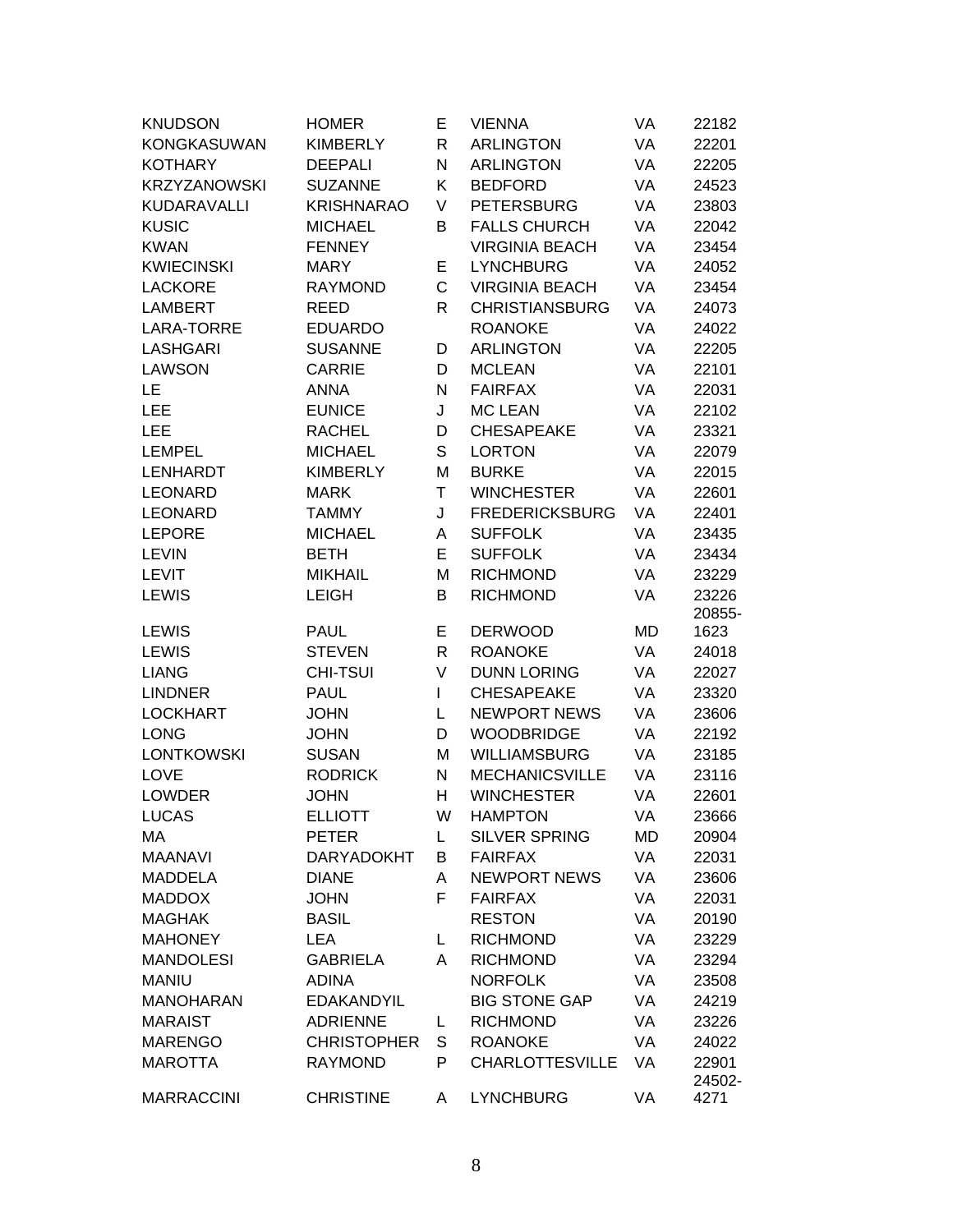| <b>MARTIN</b>      | <b>ELIZABETH</b> | R            | <b>ROANOKE</b>         | VA | 24013           |
|--------------------|------------------|--------------|------------------------|----|-----------------|
| <b>MARTIN</b>      | <b>JOILYN</b>    | S            | <b>ASHBURN</b>         | VA | 20147           |
| <b>MARTINEZ</b>    | <b>JULIAN</b>    | E            | ANNANDALE              | VA | 22003           |
| <b>MARTINEZ</b>    | <b>MARINA</b>    | L            | <b>ARLINGTON</b>       | VA | 22205           |
| <b>MASEL</b>       | <b>HOLLY</b>     | L            | <b>ARLINGTON</b>       | VA | 22205           |
| <b>MASER</b>       | <b>KAREN</b>     | $\mathsf{R}$ | <b>FAIRFAX</b>         | VA | 22031           |
| MATHISON-EZIEME    | <b>LINDA</b>     | J            | <b>CHESAPEAKE</b>      | VA | 23322           |
| <b>MAXWELL</b>     | <b>BRYAN</b>     | D            | <b>RICHMOND</b>        | VA | 23235           |
| MBAIDJOL-KABRA     | <b>ROLEL</b>     |              | <b>FALLS CHURCH</b>    | VA | 22042           |
| <b>MCBRIDE</b>     | <b>ROBERT</b>    | P            | <b>RICHMOND</b>        | VA | 23229           |
| <b>MCCLENDON</b>   | <b>NICOLE</b>    | A            | <b>ALEXANDRIA</b>      | VA | 22315           |
| <b>MCCOY</b>       | <b>MARY</b>      | C            | <b>WINCHESTER</b>      | VA | 22601           |
| <b>MCCUE</b>       | <b>RAYMOND</b>   | L            | <b>MANASSAS</b>        | VA | 20110           |
| <b>MCCUIN</b>      | <b>ELIZABETH</b> | S            | <b>ROANOKE</b>         | VA | 24013           |
| <b>MCKENZIE</b>    | <b>PAULA</b>     | A            | <b>ALEXANDRIA</b>      | VA | 22314           |
| <b>MCKINLEY</b>    | <b>DONALD</b>    | $\mathsf{R}$ | <b>GALAX</b>           | VA | 24333           |
| <b>MCKNIGHT</b>    | <b>ALICE</b>     | M            | <b>ALEXANDRIA</b>      | VA | 22304           |
| <b>MCLENNAN</b>    | LEE              | Α            | <b>ROANOKE</b>         | VA | 24014           |
| <b>MCLEOD</b>      | <b>FRANCINE</b>  | N            | <b>LORTON</b>          | VA | 22079           |
|                    |                  |              |                        |    | 22939-          |
| <b>MCMILLAN</b>    | <b>DANIEL</b>    | В            | <b>FISHERSVILLE</b>    | VA | 2348            |
|                    |                  |              | <b>COLONIAL</b>        |    |                 |
| <b>MCMILLAN</b>    | <b>JANE</b>      | E            | <b>HEIGHTS</b>         | VA | 23834           |
| <b>MCMULLIN</b>    | <b>MICHAEL</b>   | D            | <b>NEWPORT NEWS</b>    | VA | 23601           |
| <b>MEAD</b>        | <b>THOMAS</b>    | P            | <b>MECHANICSVILLE</b>  | VA | 23116<br>22027- |
| <b>MECKLENBURG</b> | <b>FRED</b>      | Е            | <b>DUNN LORING</b>     | VA | 1215            |
| <b>MEHTA</b>       | <b>SHOBHA</b>    | N            | <b>ALEXANDRIA</b>      | VA | 22308           |
| <b>MELEK</b>       | <b>SEHAM</b>     | N            | <b>CHESAPEAKE</b>      | VA | 23320<br>20817- |
| <b>MELNICK</b>     | GARY             | N            | <b>BETHESDA</b>        | MD | 4101            |
| <b>MENEZES</b>     | <b>BHAVISHA</b>  |              | <b>RESTON</b>          | VA | 20190           |
| <b>MEUSSLING</b>   | <b>MARIA</b>     | M            | <b>RICHMOND</b>        | VA | 23226           |
| <b>MEYER</b>       | <b>DOUGLAS</b>   | R            | <b>FREDERICKSBURG</b>  | VA | 22401           |
|                    |                  |              |                        |    | 23693-          |
| <b>MEYERS</b>      | <b>PAUL</b>      | J            | <b>YORKTOWN</b>        | VA | 2331            |
| <b>MIKLAVCIC</b>   | <b>AMIE</b>      | Y            | <b>RICHMOND</b>        | VA | 23225           |
| <b>MILLER</b>      | <b>BETHANNE</b>  | Κ            | <b>ALEXANDRIA</b>      | VA | 22315<br>23114- |
| <b>MILLER</b>      | <b>CHARLES</b>   | A            | <b>MIDLOTHIAN</b>      | VA | 3223            |
| <b>MILLER</b>      | <b>LAWRENCE</b>  | G            | <b>RICHMOND</b>        | VA | 23229           |
| <b>MILLER</b>      | <b>STEPHEN</b>   | Α            | <b>VIRGINIA BEACH</b>  | VA | 23454           |
| <b>MILLS</b>       | <b>CATHLEEN</b>  | S            | <b>ASHBURN</b>         | VA | 20147           |
| <b>MOBLEY</b>      | <b>CYNTHIA</b>   | н            | <b>CHESAPEAKE</b>      | VA | 23321           |
| <b>MOFFITT</b>     | <b>FRANCIS</b>   | X            | <b>ROANOKE</b>         | VA | 24018           |
| <b>MOGEN</b>       | <b>THOMAS</b>    | C            | <b>CHRISTIANSBURG</b>  | VA | 24073           |
| <b>MONTGOMERY</b>  | <b>MATTHEW</b>   | T            | <b>CHARLOTTESVILLE</b> | VA | 22911           |
| <b>MONTILLA</b>    | <b>LINO</b>      | $\mathsf{C}$ | <b>WOODBRIDGE</b>      | VA | 22191           |
| <b>MOORE</b>       | <b>FREDERIC</b>  | P            | <b>RICHMOND</b>        | VA | 23229           |
| <b>MOORE</b>       | <b>GREGORY</b>   | P            | <b>RICHMOND</b>        | VA | 23225           |
|                    |                  |              |                        |    |                 |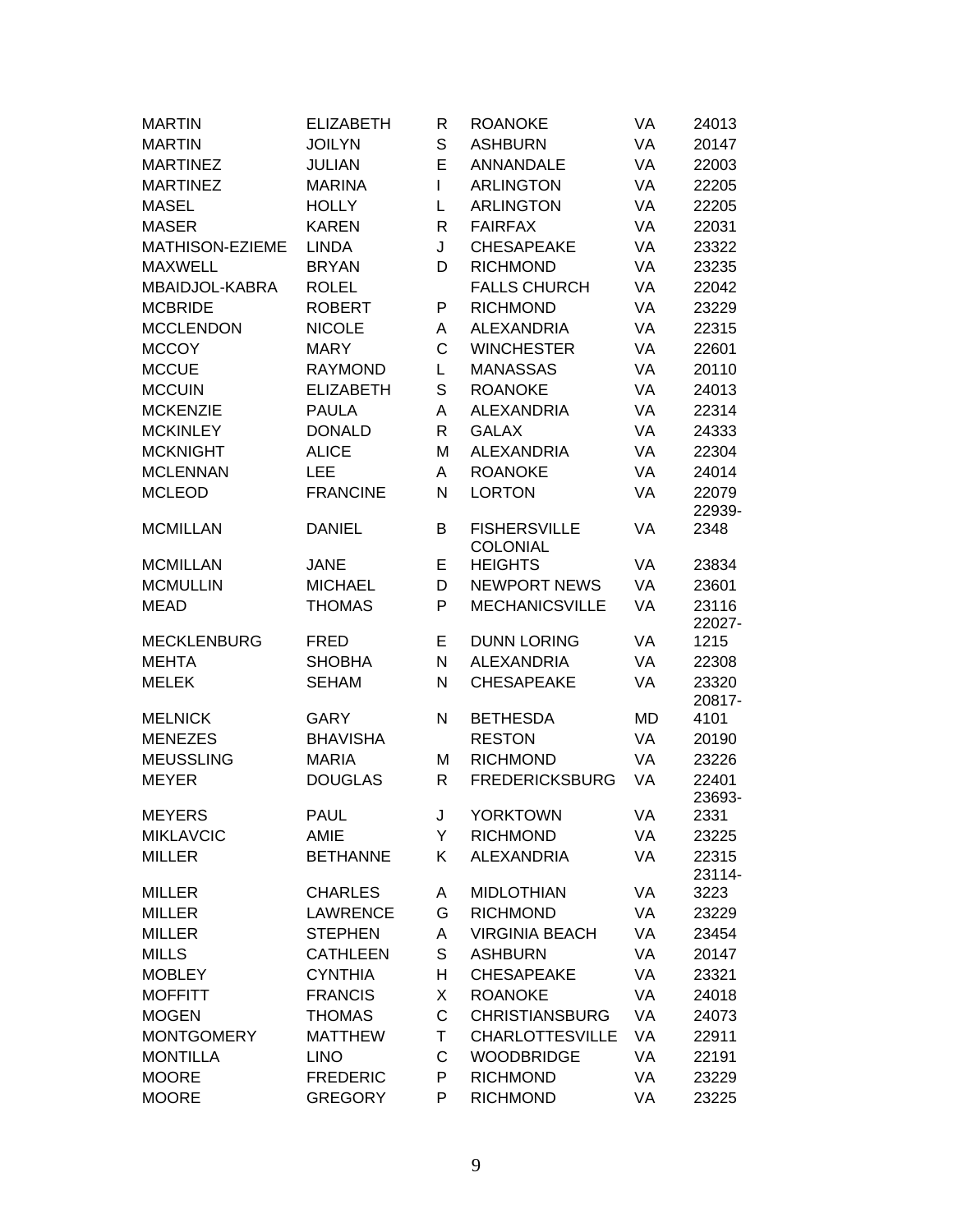| <b>MORGAN</b>     | <b>FRANKLIN</b>   | G            | <b>NORFOLK</b>         | VA        | 23502 |
|-------------------|-------------------|--------------|------------------------|-----------|-------|
| <b>MORRISON</b>   | <b>JEFFREY</b>    | D            | <b>NEWPORT NEWS</b>    | VA        | 23606 |
| <b>MORROW</b>     | <b>LINDA</b>      | C            | <b>BLACKSBURG</b>      | VA        | 24060 |
| <b>MOSS</b>       | <b>KIMBERLY</b>   | S            | <b>DAVIDSONVILLE</b>   | MD        | 21035 |
| <b>MRAVA</b>      | <b>DIANE</b>      | M            | <b>NEWPORT NEWS</b>    | VA        | 23606 |
| <b>MUASHER</b>    | <b>LISA</b>       | $\mathsf{C}$ | <b>FAIRFAX</b>         | VA        | 22031 |
| <b>MUFTI</b>      | <b>SHAWANA</b>    |              | <b>OAKTON</b>          | VA        | 22124 |
| <b>MUHLENBECK</b> | <b>DONNA</b>      |              | <b>SUFFOLK</b>         | VA        | 23434 |
| <b>MULLINS</b>    | <b>JAMES</b>      | M            | <b>NEWPORT NEWS</b>    | VA        | 23608 |
| <b>MULLINS</b>    | <b>JENNIFER</b>   | E            | <b>NORTON</b>          | VA        | 24273 |
| <b>MURCHISON</b>  | <b>AMANDA</b>     | B            | <b>ROANOKE</b>         | VA        | 24014 |
| <b>MURRAY</b>     | <b>VIENNE</b>     | Κ            | <b>ROCKVILLE</b>       | VA        | 23146 |
| <b>MUSGRAVE</b>   | <b>DONNA</b>      | L            | <b>ROANOKE</b>         | VA        | 24013 |
| <b>MYERS</b>      | <b>THOMAS</b>     | E            | <b>WARRENTON</b>       | VA        | 20186 |
| <b>NAROJI</b>     | <b>SYAMALA</b>    | Κ            | <b>MANASSAS</b>        | VA        | 20110 |
| <b>NASHED</b>     | <b>JAMES</b>      | Κ            | <b>WINCHESTER</b>      | VA        | 22601 |
| <b>NEAL</b>       | <b>KATHLEEN</b>   | R            | <b>MANASSAS</b>        | VA        | 20110 |
| <b>NEAL</b>       | <b>RANDOLPH</b>   | V            | <b>DANVILLE</b>        | VA        | 24541 |
| <b>NEIMAN</b>     | <b>WADE</b>       | Α            | <b>LYNCHBURG</b>       | VA        | 24502 |
| <b>NELSEN</b>     | LOUIS             | E            | <b>HARRISONBURG</b>    | VA        | 22801 |
| <b>NEUMAN</b>     | <b>KENLEY</b>     | W            | <b>RICHMOND</b>        | VA        | 23238 |
| <b>NEWELL</b>     | <b>ALICE</b>      | B            | <b>DANVILLE</b>        | VA        | 24541 |
| <b>NEWMAN</b>     | <b>ADAM</b>       | T            | <b>BIG STONE GAP</b>   | VA        | 24219 |
| <b>NGUYEN</b>     | <b>GIANG</b>      | T            | <b>FALLS CHURCH</b>    | VA        | 22041 |
| <b>NGUYEN</b>     | <b>KAREN</b>      |              | <b>WINCHESTER</b>      | VA        | 22601 |
| <b>NGUYEN</b>     | <b>MICHELLE</b>   | С            | <b>ARLINGTON</b>       | VA        | 22205 |
| <b>NIES</b>       | <b>BARBARA</b>    | M            | <b>FAIRFAX</b>         | VA        | 22031 |
| NII-MOI           | <b>EBENEZER</b>   | Α            | <b>CHESAPEAKE</b>      | VA        | 23320 |
| <b>NOFFSINGER</b> | <b>DANIEL</b>     | L            | <b>NORFOLK</b>         | VA        | 23205 |
| <b>NOWROOZI</b>   | <b>POURAN</b>     | N            | <b>NORFOLK</b>         | VA        | 23505 |
| <b>NWADIKE</b>    | VALINDA           | R            | LEONARDTOWN            | MD        | 20650 |
| <b>O'CONNELL</b>  | <b>KATHY</b>      | Κ            | <b>NEWPORT NEWS</b>    | VA        | 23606 |
| <b>ODUM</b>       | <b>ALICIA</b>     | J            | <b>ROCKVILLE</b>       | MD        | 20850 |
| <b>OKUSAMI</b>    | <b>ADEOLA</b>     | Α            | <b>STAMFORD</b>        | <b>CT</b> | 06902 |
| <b>OLDS</b>       | <b>FRANCINE</b>   | A            | <b>VIRGINIA BEACH</b>  | VA        | 23454 |
| <b>OLSEN</b>      | <b>ROBIN</b>      | Q            | <b>ROANOKE</b>         | VA        | 24017 |
| <b>OREDEIN</b>    | <b>OLUGBENGA</b>  | S            | <b>CHESAPEAKE</b>      | VA        | 23321 |
| <b>OWENS</b>      | <b>KELLY</b>      | В            | <b>CHARLOTTESVILLE</b> | VA        | 22911 |
| <b>PAIK</b>       | JI                | E            | <b>ARLINGTON</b>       | VA        | 22205 |
| <b>PAOLONI</b>    | <b>CHISTOPHER</b> | E            | <b>RICHMOND</b>        | VA        | 23220 |
| <b>PARSON</b>     | <b>ANGELA</b>     | W            | <b>NORFOLK</b>         | VA        | 23502 |
| <b>PARTRIDGE</b>  | <b>JOHN</b>       | R            | <b>RICHMOND</b>        | VA        | 23235 |
| <b>PAYKEL</b>     | <b>JACQUELYN</b>  | M            | <b>WILLIAMSBURG</b>    | VA        | 23185 |
| <b>PEARCE</b>     | <b>DAVID</b>      | C            | <b>WILLIAMSBURG</b>    | VA        | 23185 |
| PEI               | <b>RICHARD</b>    | W            | ANNANDALE              | VA        | 22003 |
| <b>PENDLEBURY</b> | LAURA             | C            | <b>RICHMOND</b>        | VA        | 23229 |
| <b>PENNELL</b>    | <b>WAYNE</b>      | E            | <b>CHRISTIANSBURG</b>  | VA        | 24073 |
| <b>PEREIRA</b>    | <b>MIRIAM</b>     | C            | <b>FAIRFAX</b>         | VA        | 22033 |
| <b>PERWAIZ</b>    | <b>JAVAID</b>     | A            | CHESAPEAKE             | VA        | 23321 |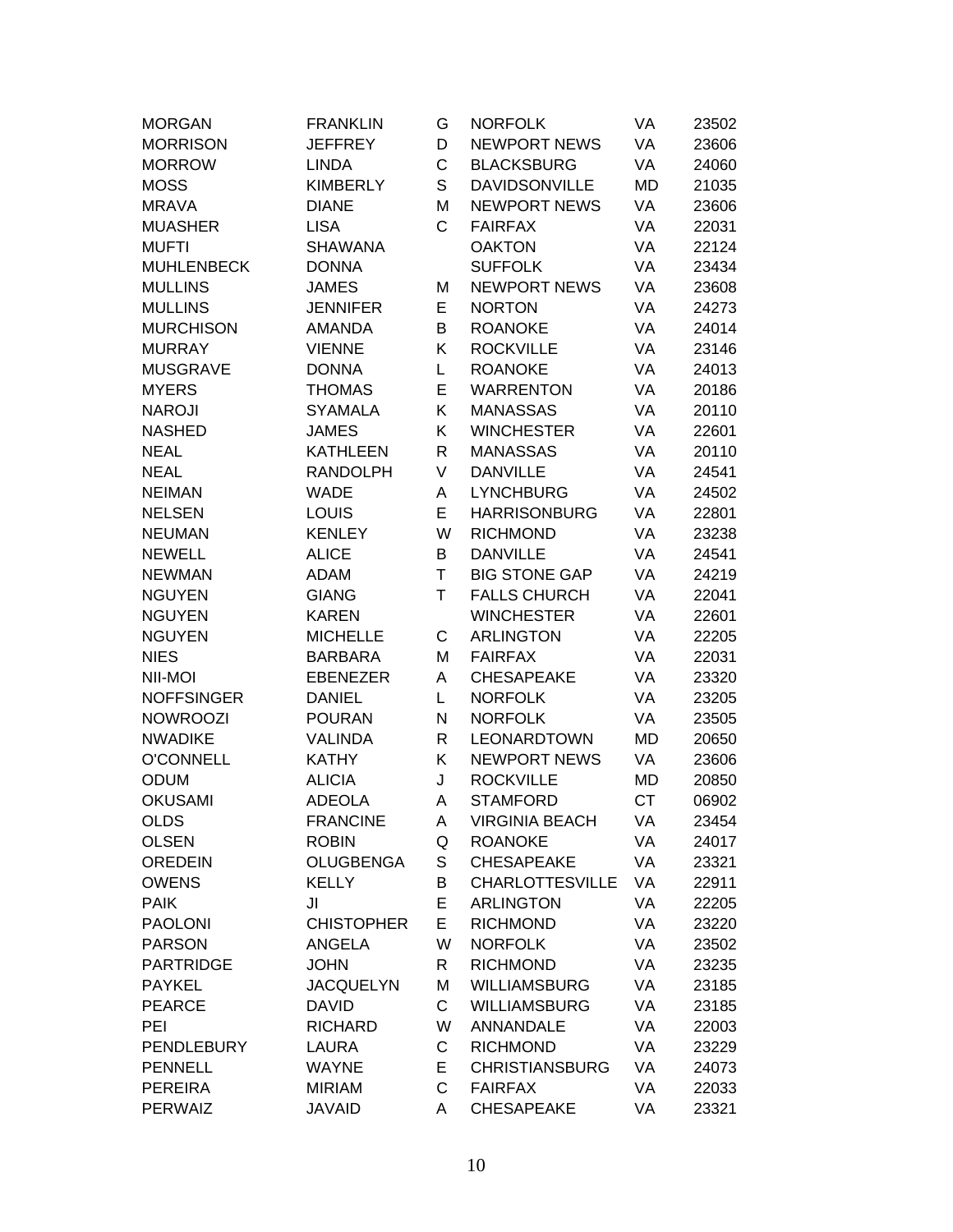| <b>PETRES</b>     | <b>ROBERT</b>    | Е            | <b>RICHMOND</b>        | VA        | 23225           |
|-------------------|------------------|--------------|------------------------|-----------|-----------------|
| <b>PHAM</b>       | <b>TINA</b>      | Τ            | <b>ALEXANDRIA</b>      | VA        | 22310           |
| <b>PHEMISTER</b>  | <b>DAVID</b>     | Α            | <b>LYNCHBURG</b>       | VA        | 24502           |
| <b>PICKFORD</b>   | <b>LAURA</b>     | T            | <b>FAIRFAX</b>         | VA        | 22033           |
| <b>PIGG</b>       | <b>JAMES</b>     | R            | <b>PIKEVILLE</b>       | KY        | 41501           |
| <b>PINESS</b>     | <b>JANE</b>      | E            | <b>ARLINGTON</b>       | VA        | 22205           |
| <b>PIRKLE</b>     | <b>GINIENE</b>   | M            | <b>NORFOLK</b>         | VA        | 23502           |
| <b>PORTER</b>     | <b>AMY</b>       | E            | <b>ARLINGTON</b>       | VA        | 22205           |
| <b>POWERS</b>     | <b>MONICA</b>    | M            | <b>MECHANICSVILLE</b>  | VA        | 23116<br>23320- |
| <b>POWERS</b>     | <b>STEVEN</b>    | B            | <b>CHESAPEAKE</b>      | VA        | 5054            |
| <b>PRINGLE</b>    | TAMARA           | R            | <b>MIDLOTHIAN</b>      | VA        | 23114           |
| <b>PURITZ</b>     | <b>HOLLY</b>     | S            | <b>NORFOLK</b>         | VA        | 23502           |
| <b>QUTUB</b>      | <b>HANIA</b>     |              | <b>DUNN LORING</b>     | VA        | 22027           |
| <b>RABHAN</b>     | <b>NATHAN</b>    | н            | <b>RICHMOND</b>        | VA        | 23229           |
| <b>RAMSEY</b>     | <b>TIFFANY</b>   | S            | <b>MIDLOTHIAN</b>      | VA        | 23114           |
| <b>RANKINS</b>    | <b>NICOLE</b>    | $\mathsf{C}$ | <b>NORFOLK</b>         | VA        | 23507           |
|                   |                  |              |                        |           | 23185-          |
| <b>RAYL</b>       | <b>DAVID</b>     | L            | <b>WILLIAMSBURG</b>    | VA        | 5540            |
| <b>RECTOR</b>     | <b>GEORGE</b>    |              | <b>CHESAPEAKE</b>      | VA        | 23320           |
| <b>REDDY</b>      | <b>PANNALA</b>   | V            | <b>PETERSBURG</b>      | VA        | 23803           |
| <b>REESE</b>      | <b>HEATHER</b>   | R            | <b>WINCHESTER</b>      | VA        | 22601           |
| <b>REUTINGER</b>  | <b>DAVID</b>     | C            | <b>RICHMOND</b>        | VA        | 23235           |
| <b>RICHARDSON</b> | <b>CLAUDIA</b>   | W            | <b>HAMPTON</b>         | VA        | 23666           |
| <b>RIMOLA</b>     | <b>SERGIO</b>    | R            | <b>VIENNA</b>          | VA        | 22182           |
| RINALDI-CURTACCI  | <b>JEAN</b>      | M            | <b>SOUTH HILL</b>      | VA        | 23970           |
| <b>RINEHARDT</b>  | <b>RICHARD</b>   | F            | <b>RICHMOND</b>        | VA        | 23226           |
| <b>RINGLER</b>    | <b>ROBERT</b>    | L            | <b>CHESAPEAKE</b>      | VA        | 23322           |
| <b>ROBERSON</b>   | <b>EMILY</b>     | F            | <b>WILLIAMSBURG</b>    | VA        | 23185           |
| <b>ROBERTS</b>    | <b>DAVID</b>     | J            | <b>BLACKSBURG</b>      | VA        | 24060<br>23226- |
| <b>ROBERTS</b>    | <b>ELIZABETH</b> | В            | <b>RICHMOND</b>        | VA        | 3754            |
| <b>ROBERTS</b>    | <b>KEITH</b>     | M            | <b>CHESTERFIELD</b>    | VA        | 23838           |
| <b>ROBERTSON</b>  | <b>MICHAEL</b>   | S            | <b>LYNCHBURG</b>       | VA        | 24502           |
| <b>ROSE</b>       | <b>GAYLORD</b>   | S            | <b>GAITHERSBURG</b>    | <b>MD</b> | 20878           |
| <b>ROSEN</b>      | <b>LEONARD</b>   | A            | <b>WOODBRIDGE</b>      | VA        | 22191           |
| <b>ROSENTHAL</b>  | <b>TAMMY</b>     | Z            | <b>VIENNA</b>          | VA        | 22181           |
| <b>ROSSI</b>      | <b>GUSTAVO</b>   | Α            | <b>ARLINGTON</b>       | VA        | 22205           |
| <b>ROTHMAN</b>    | <b>BARRY</b>     | S            | <b>ALEXANDRIA</b>      | VA        | 22304           |
| <b>ROYAL</b>      | <b>ERICA</b>     | М            | <b>RICHMOND</b>        | VA        | 23227           |
| <b>ROYAL</b>      | <b>HARRY</b>     | W            | <b>RICHMOND</b>        | VA        | 23261           |
| <b>RUELAZ</b>     | <b>EVELYN</b>    | A            | <b>FAIRFAX STATION</b> | VA        | 22039           |
| <b>RUETZEL</b>    | <b>CRAIG</b>     | H            | <b>VIRGINIA BEACH</b>  | VA        | 23454           |
| <b>RUTLAND</b>    | <b>COSTANZA</b>  | D            | <b>CENTREVILLE</b>     | VA        | 20121           |
| <b>SADEK</b>      | <b>MONA</b>      |              | <b>ROANOKE</b>         | VA        | 24018           |
| <b>SADR</b>       | <b>NEGAR</b>     | N            | <b>NORFOLK</b>         | VA        | 23502           |
| <b>SAHNI</b>      | <b>MANJUSHA</b>  |              | <b>ROANOKE</b>         | VA        | 24018           |
| <b>SAKHEL</b>     | <b>KHALED</b>    |              | <b>NORFOLK</b>         | VA        | 23507           |
| <b>SALGADO</b>    | <b>SONIA</b>     | J            | <b>ALEXANDRIA</b>      | VA        | 22304           |
|                   |                  |              |                        |           |                 |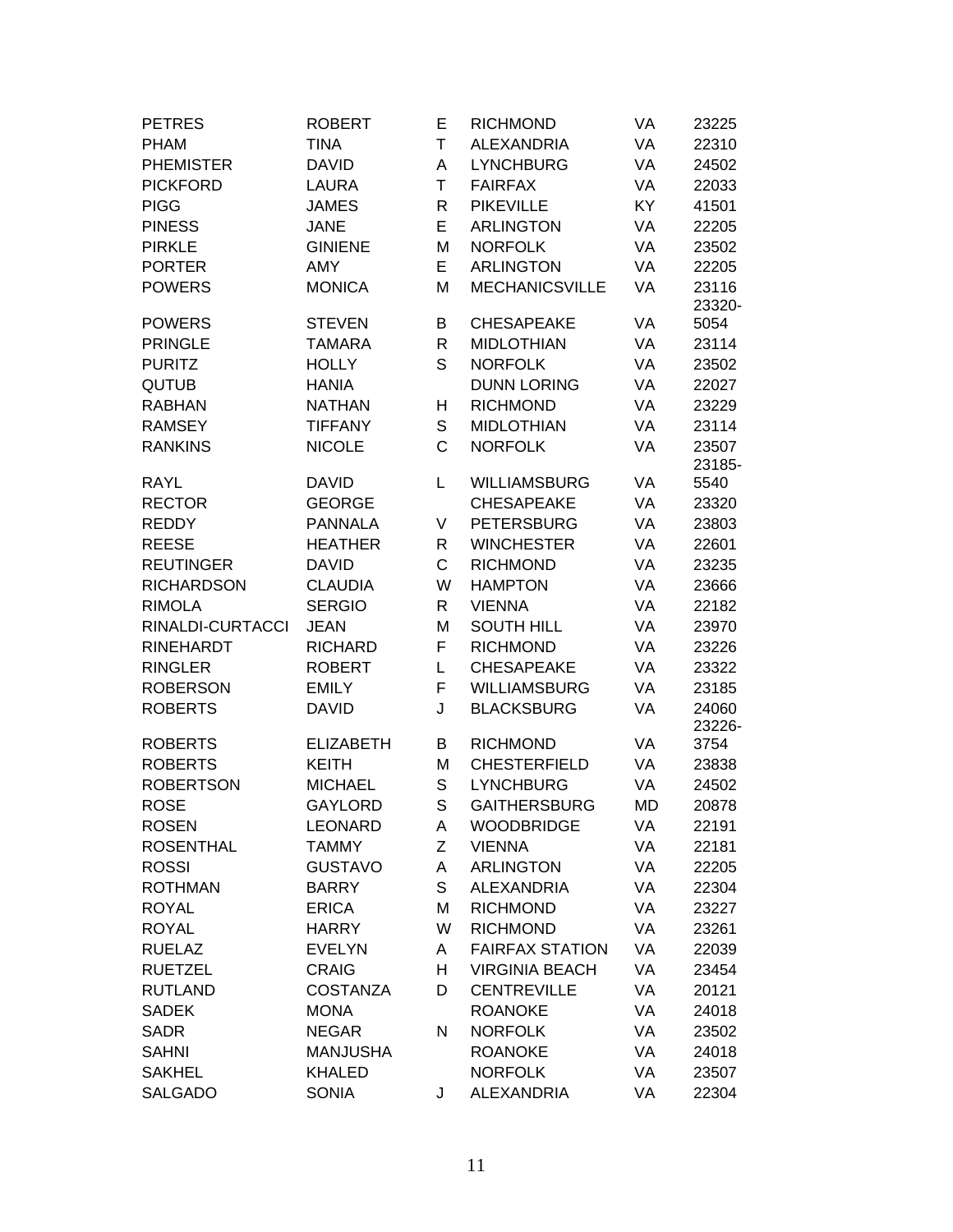| <b>SAMPLE</b>     | <b>MALENA</b>    | С            | <b>NORFOLK</b>         | VA | 23502  |
|-------------------|------------------|--------------|------------------------|----|--------|
| <b>SANTIAGO</b>   | <b>JENNIFER</b>  | $\mathsf{R}$ | <b>ALEXANDRIA</b>      | VA | 22310  |
| <b>SANTOSH</b>    | <b>PADMINI</b>   |              | <b>RICHMOND</b>        | VA | 23235  |
| <b>SCHARLOP</b>   | <b>BETH</b>      |              | <b>WILLIAMSBURG</b>    | VA | 23185  |
| <b>SCHEIDT</b>    | <b>STEPHANIE</b> | A            | <b>CHARLOTTESVILLE</b> | VA | 22911  |
| <b>SCHINDLER</b>  | <b>LYNNETT</b>   | L.           | <b>LYNCHBURG</b>       | VA | 24503  |
| <b>SCHOEFFLER</b> | <b>EDMUND</b>    | D            | <b>RICHMOND</b>        | VA | 23229  |
| <b>SCHRAA</b>     | <b>KRISTIN</b>   | P            | <b>MECHANICSVILLE</b>  | VA | 23116  |
| <b>SCHUELLEIN</b> | <b>PAUL</b>      | R            | ROCKY MOUNT            | VA | 24151  |
| <b>SCHULMAN</b>   | <b>JEFFREY</b>   | M            | <b>VIENNA</b>          | VA | 22180  |
| <b>SCOTT</b>      | <b>THOMAS</b>    | W            | <b>FALLS CHURCH</b>    | VA | 22046  |
| <b>SEDWICK</b>    | <b>RICHARD</b>   | E            | <b>HARRISONBURG</b>    | VA | 22801  |
| <b>SETTY</b>      | <b>PRATHIMA</b>  | P            | LANSDOWNE              | VA | 20176  |
| <b>SHABAN</b>     | <b>DANNY</b>     | W            | <b>MECHANICSVILLE</b>  | VA | 23116  |
| <b>SHAFFER</b>    | <b>WELDON</b>    | F.           | <b>CHRISTIANSBURG</b>  | VA | 24073  |
| <b>SHAH</b>       | <b>MANISH</b>    | V            | <b>FAIRFAX</b>         | VA | 22042  |
| <b>SHAH</b>       | <b>REEPA</b>     | $\mathsf{R}$ | <b>RESTON</b>          | VA | 20190  |
| <b>SHARMA</b>     | <b>SHEETAL</b>   |              | <b>WINCHESTER</b>      | VA | 22601  |
| <b>SHEBARO</b>    | <b>ISSAM</b>     | Μ            | <b>RESTON</b>          | VA | 20190  |
|                   |                  |              |                        |    | 23851- |
| <b>SHEFFIELD</b>  | <b>SHARON</b>    | L            | <b>FRANKLIN</b>        | VA | 0655   |
| <b>SHIN</b>       | <b>HYUNKI</b>    |              | <b>FAIRFAX</b>         | VA | 22031  |
| <b>SHIN</b>       | <b>JIYEON</b>    |              | <b>FAIRFAX</b>         | VA | 22033  |
| <b>SHUMAN</b>     | <b>MARY</b>      | S            | <b>FREDERICKSBURG</b>  | VA | 22401  |
| SIDHU             | <b>PREETIKA</b>  | K            | LANSDOWNE              | VA | 20176  |
| <b>SIEGEL</b>     | <b>MARC</b>      | E.           | <b>ALEXANDRIA</b>      | VA | 22304  |
| <b>SILAS</b>      | <b>GLEN</b>      | н            | <b>FAIRFAX</b>         | VA | 22031  |
| <b>SINGER</b>     | JERALD           | G            | <b>FAIRFAX</b>         | VA | 22033  |
|                   |                  |              |                        |    | 22102- |
| <b>SINGH</b>      | <b>SADHNA</b>    | N            | <b>WEST MC LEAN</b>    | VA | 1426   |
| <b>SLACKMAN</b>   | <b>ROBERT</b>    | L.           | <b>ROANOKE</b>         | VA | 24013  |
| <b>SLUSHER</b>    | М.               | C            | <b>HARRISONBURG</b>    | VA | 22801  |
| <b>SMITH</b>      | <b>ABBY</b>      | A            | <b>ROANOKE</b>         | VA | 24018  |
| <b>SMITH</b>      | <b>CHARI</b>     | V            | <b>MANASSAS</b>        | VA | 20110  |
|                   |                  |              | COLONIAL               |    |        |
| <b>SMITH</b>      | <b>CHARLES</b>   | W            | <b>HEIGHTS</b>         | VA | 23834  |
| <b>SMITH</b>      | <b>ROBERT</b>    | Κ            | <b>RICHMOND</b>        | VA | 23225  |
| <b>SMITH</b>      | TARA             | S            | <b>NORFOLK</b>         | VA | 23505  |
| <b>SMITH</b>      | <b>THERESA</b>   | G            | <b>SUFFOLK</b>         | VA | 23434  |
| <b>SNYDER</b>     | <b>LINDSAY</b>   | J            | <b>ARLINGTON</b>       | VA | 22206  |
| <b>SOLOMON</b>    | <b>KATHLEEN</b>  |              | <b>WASHINGTON</b>      | DC | 20003  |
| SOLOS-            |                  |              |                        |    |        |
| <b>KOUNTOURIS</b> | <b>ELENI</b>     |              | <b>CENTREVILLE</b>     | VA | 20121  |
| <b>SOTO</b>       | <b>THERESA</b>   | м            | <b>FAIRFAX</b>         | VA | 22031  |
| <b>SPEYER</b>     | <b>DENITA</b>    | F.           | <b>STERLING</b>        | VA | 20166  |
| <b>STACEY</b>     | <b>JOANNA</b>    | Κ            | <b>ROANOKE</b>         | VA | 24013  |
| <b>STAS</b>       | <b>MICHELLE</b>  | P            | <b>VIENNA</b>          | VA | 22182  |
| <b>STERLACCI</b>  | <b>SUSAN</b>     | L            | <b>SUFFOLK</b>         | VA | 23434  |
| <b>STIFF</b>      | <b>LEROY</b>     | E.           | <b>FRANKLIN</b>        | VA | 23851  |
| <b>STOCKSTILL</b> | <b>KURT</b>      | R            | <b>ROANOKE</b>         | VA | 24013  |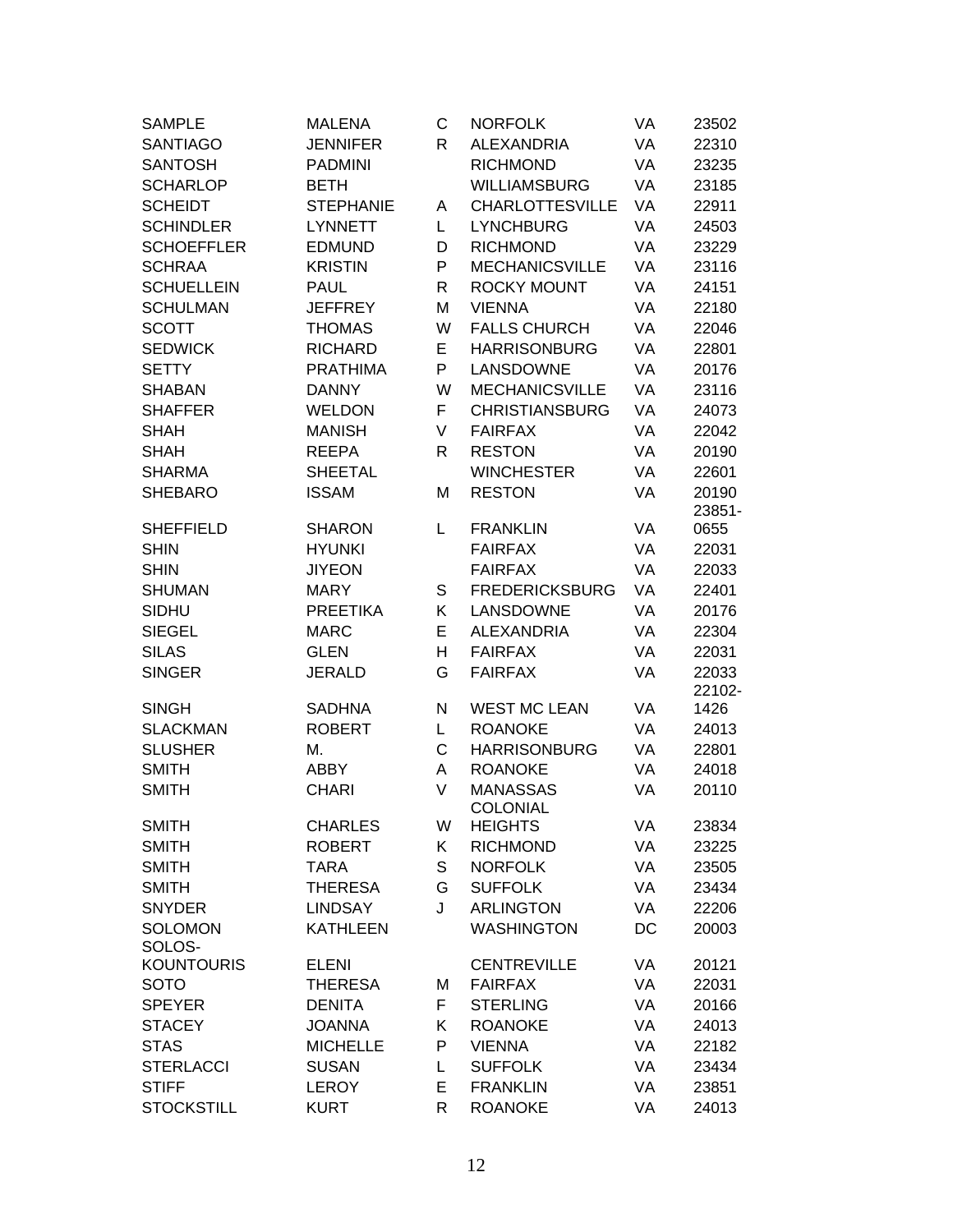| <b>STOKES</b>        | <b>RICHARD</b>     | L            | <b>RESTON</b>                     | VA        | 20190           |
|----------------------|--------------------|--------------|-----------------------------------|-----------|-----------------|
| <b>STOLLE</b>        | <b>CHRISTOPHER</b> | P            | <b>VIRGINIA BEACH</b>             | <b>VA</b> | 23455           |
| <b>STONE</b>         | <b>EMILY</b>       | J            | <b>RICHMOND</b>                   | VA        | 23236           |
| <b>STOUT</b>         | <b>KATHRYN</b>     | K            | <b>KILMARNOCK</b>                 | VA        | 22482           |
| <b>STUBIN</b>        | <b>CHARLES</b>     | н            | <b>ROCKVILLE</b>                  | MD        | 20852           |
|                      |                    |              |                                   |           | 24014-          |
| <b>SWISHER</b>       | <b>ERIC</b>        | D            | <b>ROANOKE</b>                    | VA        | 1506            |
| <b>TABIBI</b>        | <b>SHAHRZAD</b>    |              | <b>RESTON</b>                     | VA        | 20191           |
| <b>TALREJA</b>       | <b>REENA</b>       | R            | <b>VIRGINIA BEACH</b>             | VA        | 23454           |
| <b>TAN</b>           | <b>TERESA</b>      | X            | <b>NEWPORT NEWS</b>               | VA        | 23606           |
| <b>TATE</b>          | <b>ALEXANDRA</b>   | J            | <b>RICHMOND</b>                   | VA        | 23226           |
| <b>TATE</b>          | <b>NICOLE</b>      |              | <b>WOODBRIDGE</b>                 | VA        | 22191           |
| <b>TCHABO</b>        | <b>JEAN-GILLES</b> |              | <b>ARLINGTON</b>                  | VA        | 22205           |
| <b>TERRY</b>         | JOSEPH             | B            | <b>CHRISTINASBURG</b>             | VA        | 24073           |
| <b>THIAGARAJAH</b>   | <b>SIVA</b>        |              | <b>CHARLOTTESVILLE</b>            | <b>VA</b> | 22902           |
| <b>THIBODEAU</b>     | <b>REBECCA</b>     | B            | <b>CHESAPEAKE</b>                 | VA        | 23321           |
| <b>THOM</b>          | <b>DOUGLAS</b>     |              | <b>NEWPORT NEWS</b>               | VA        | 23602           |
| <b>THOMAS</b>        | <b>SABRINA</b>     | Н            | <b>MANASSAS</b>                   | VA        | 20111           |
| <b>THOMPSON</b>      | <b>ROBERT</b>      | B            | <b>FISHERSVILLE</b>               | VA        | 22939           |
| <b>THURMAN</b>       | <b>ANDREA</b>      | R            | <b>HAMPTON</b>                    | VA        | 23664<br>20012- |
| <b>THURSTON</b>      | <b>CANDACE</b>     | S            | <b>WASHINGTON</b>                 | DC        | 1041            |
| <b>TISSERA</b>       | <b>JOSE</b>        | S            | <b>FAIRFAX</b>                    | VA        | 22031           |
| <b>TOMLIN</b>        | <b>HENRY</b>       | L            | <b>PETERSBURG</b>                 | VA        | 23803           |
| <b>TORRES</b>        | <b>EDUARDO</b>     |              | <b>LORTON</b>                     | VA        | 22079           |
| <b>TORRES</b>        | <b>JOSE</b>        | $\mathsf{R}$ | <b>MARTINSVILLE</b>               | VA        | 24112           |
| <b>TRAN</b>          | <b>CHRISTINE</b>   | L            | <b>ALEXANDRIA</b>                 | VA        | 22310           |
| <b>TRETIAK</b>       | <b>MARK</b>        | Α            | <b>MCLEAN</b>                     | VA        | 22102           |
| <b>TRIEU</b>         | <b>DUC</b>         | Κ            | <b>SOUTH BOSTON</b>               | VA        | 24592           |
| <b>TROISE</b>        | <b>JOSEPH</b>      | L            | <b>LEXINGTON</b>                  | VA        | 24450           |
| <b>TROYER</b>        | <b>LISA</b>        | R            | <b>RICHMOND</b>                   | VA        | 23226           |
| <b>TUCKEY-LARUS</b>  | <b>CORINNE</b>     | N            | <b>RICHMOND</b>                   | VA        | 23235           |
| <b>TURNER</b>        | <b>BARBARA</b>     | Α            | <b>WASHINGTON</b>                 | DC        | 20012           |
| <b>URAY</b>          | <b>MARIA</b>       | S            | <b>FOREST</b>                     | VA        | 24551           |
| <b>VAN TUYLE</b>     | <b>JESSICA</b>     | L            | <b>MIDLOTHIAN</b>                 | VA        | 23113           |
| VANDERBURGH          | <b>ELIZABETH</b>   | A            | <b>LYNCHBURG</b>                  | VA        | 24502           |
| <b>VANICHKACHORN</b> | <b>ANN</b>         | C            | <b>RICHMOND</b>                   | VA        | 23233           |
| VAUGHAN              | <b>MARY</b>        | C            | <b>NORFOLK</b>                    | VA        | 23507           |
| VAUGHAN              | <b>WARD</b>        | P            | <b>WINCHESTER</b>                 | VA        | 22601           |
| <b>VEST</b>          | <b>GAYLE</b>       | S            | <b>NORTON</b>                     | VA        | 24273           |
| <b>VIGNESHWAR</b>    | <b>SUCHARITHA</b>  |              | <b>RICHMOND</b>                   | VA        | 23226           |
| <b>VISGER</b>        | <b>JENNIFER</b>    | М            | <b>HARRISONBURG</b>               | VA        | 22801           |
| VU                   | KHOI               | T.           | <b>FAIRFAX</b>                    | VA        | 22033           |
| <b>WADDELL-</b>      |                    |              |                                   |           |                 |
| <b>JIGGETTS</b>      | <b>BEVERLY</b>     | J            | <b>WOODBRIDGE</b>                 | VA        | 22192           |
| <b>WADE</b>          | <b>KAREN</b>       | E.           | <b>WINCHESTER</b>                 | VA        | 22601           |
| <b>WALKER</b>        | <b>SHENEIKA</b>    | M            | <b>ALEXANDRIA</b>                 | VA        | 22304           |
| <b>WALL</b>          | <b>JOHN</b>        | D            | <b>MANASSAS</b>                   | VA        | 20110           |
| <b>WALSH</b>         | <b>MARGARET</b>    | D            | <b>COLONIAL</b><br><b>HEIGHTS</b> | VA        | 23834           |
|                      |                    |              |                                   |           |                 |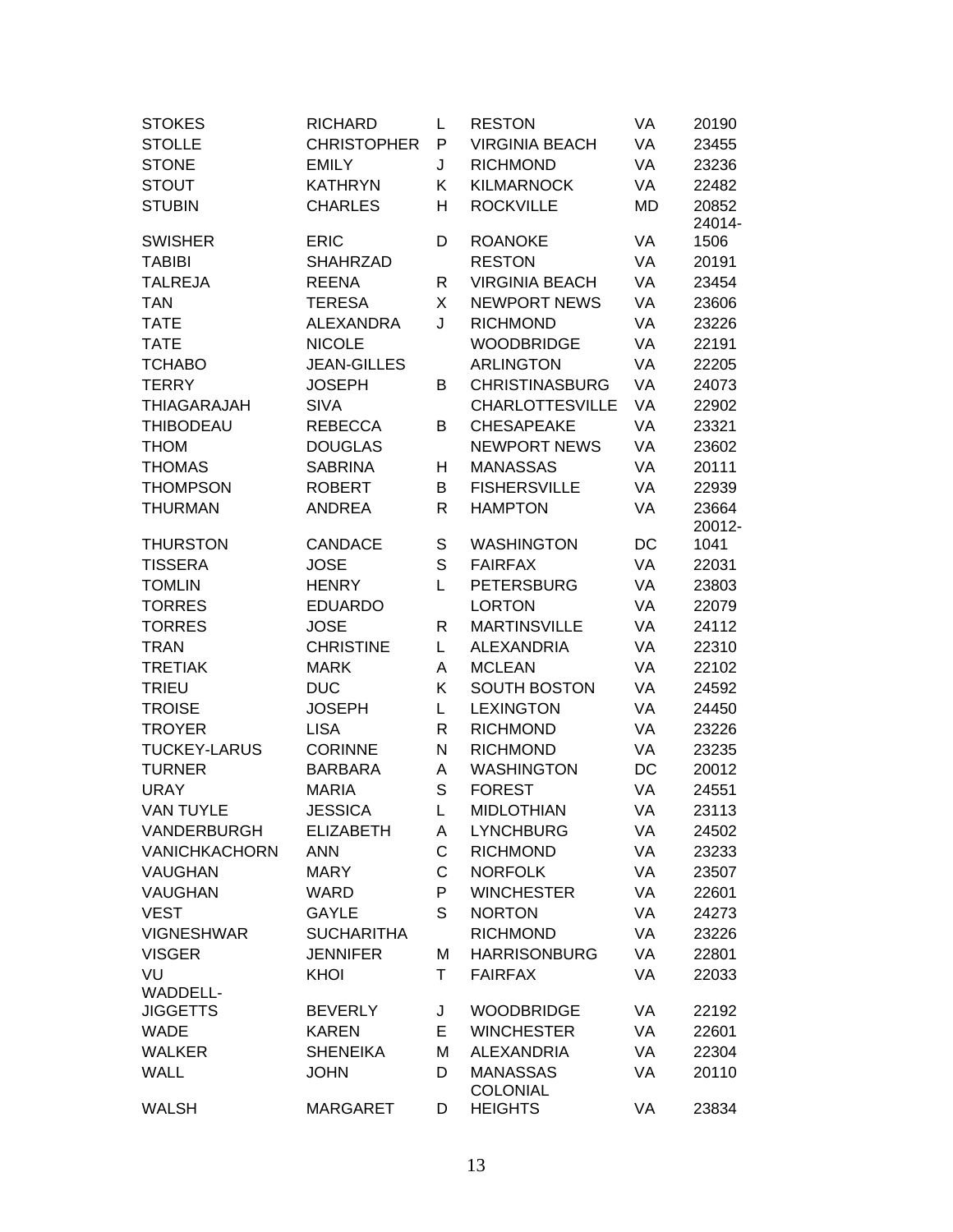| <b>WALSH</b>      | <b>WILLIAM</b>   | Κ            | <b>ROANOKE</b>         | VA | 24014 |
|-------------------|------------------|--------------|------------------------|----|-------|
| <b>WALTERS</b>    | <b>COLIN</b>     | S            | <b>WASHINGTON</b>      | DC | 20008 |
| <b>WAMHOFF</b>    | <b>CHRISTINE</b> | O            | <b>CHARLOTTESVILLE</b> | VA | 22903 |
| <b>WARD</b>       | <b>PHILLIP</b>   | D            | <b>SOUTH BOSTON</b>    | VA | 24592 |
| <b>WARNER</b>     | <b>TERESA</b>    | M            | <b>LYNCHBURG</b>       | VA | 24503 |
| <b>WARSOF</b>     | <b>STEVEN</b>    | L.           | <b>VIRGINIA BEACH</b>  | VA | 23454 |
| <b>WATERBURY</b>  | <b>REX</b>       | G            | <b>NORFOLK</b>         | VA | 23502 |
| WEATHERFORD       | <b>SHANNON</b>   | R            | <b>RICHMOND</b>        | VA | 23235 |
| <b>WEICHOLD</b>   | <b>KATRIN</b>    | $\mathsf C$  | <b>BETHESDA</b>        | MD | 20817 |
| <b>WEISS</b>      | <b>PATRICE</b>   | M            | <b>ROANOKE</b>         | VA | 24014 |
| <b>WELTMAN</b>    | <b>ALLYSE</b>    | L            | <b>LORTON</b>          | VA | 22079 |
| <b>WENTWORTH</b>  | <b>JEFFREY</b>   | M            | <b>NORFOLK</b>         | VA | 23502 |
| <b>WERNER</b>     | <b>MATTHEW</b>   | J            | <b>ANNAPOLIS</b>       | MD | 21401 |
| <b>WERTHEIM</b>   | <b>RAY</b>       | Α            | <b>FAIRFAX</b>         | VA | 22033 |
| <b>WESTFALL</b>   | <b>ROGER</b>     | Κ            | <b>FRONT ROYAL</b>     | VA | 22630 |
| <b>WESTON</b>     | <b>JAMES</b>     | S            | <b>CHRISTIANSBURG</b>  | VA | 24073 |
| <b>WHEELOCK</b>   | <b>TRACY</b>     | A            | <b>LYNCHBURG</b>       | VA | 24502 |
| <b>WHIBLEY</b>    | <b>THERESA</b>   | W            | <b>NORFOLK</b>         | VA | 23507 |
| <b>WHISENANT</b>  | <b>SHERRY</b>    | Α            | <b>FRONT ROYAL</b>     | VA | 22630 |
| <b>WHITTED</b>    | <b>MATTHEW</b>   | L            | <b>CHESAPEAKE</b>      | VA | 23320 |
| <b>WHITTEN</b>    | CARL             | L            | <b>HARRISONBURG</b>    | VA | 22801 |
| <b>WIEBENGA</b>   | <b>JEANNE</b>    | E            | <b>FAIRFAX</b>         | VA | 22042 |
| <b>WILBANKS</b>   | <b>PETER</b>     | T            | <b>RICHMOND</b>        | VA | 23226 |
| <b>WILES</b>      | <b>HOWARD</b>    | O            | <b>MIDLOTHIAN</b>      | VA | 23114 |
| <b>WILKES</b>     | <b>CHARLES</b>   | Α            | <b>NORFOLK</b>         | VA | 23502 |
| <b>WILLEY</b>     | <b>JOHN</b>      | B            | <b>WINCHESTER</b>      | VA | 22601 |
| <b>WILLIAMS</b>   | <b>ANDREA</b>    | E            | <b>ARLINGTON</b>       | VA | 22205 |
| <b>WILLIAMS</b>   | <b>ANNIE</b>     | L            | <b>NORFOLK</b>         | VA | 23507 |
| <b>WILLIAMS</b>   | <b>FLORA</b>     | E            | <b>GLEN ALLEN</b>      | VA | 23060 |
| <b>WILLIAMS</b>   | <b>VERNEETA</b>  | L.           | <b>NEWPORT NEWS</b>    | VA | 23602 |
| <b>WILLS</b>      | <b>THOMAS</b>    | L            | <b>CHARLOTTESVILLE</b> | VA | 22902 |
| <b>WILSON</b>     | <b>MELODI</b>    | L            | <b>LEESBURG</b>        | VA | 20176 |
| <b>WILSON</b>     | <b>SIMON</b>     | A            | <b>SPRINGFIELD</b>     | VA | 22150 |
| <b>WING</b>       | <b>EDWARD</b>    | Е            | <b>SUFFOLK</b>         | VA | 23434 |
| <b>WINTER</b>     | <b>JONATHAN</b>  | D            | <b>BALTIMORE</b>       | MD | 21237 |
| <b>WINTERLING</b> | <b>INGRID</b>    | M            | <b>ARLINGTON</b>       | VA | 22205 |
| <b>WISGIRDA</b>   | <b>JEAN</b>      | A            | <b>RICHMOND</b>        | VA | 23226 |
| <b>WOESSNER</b>   | <b>WILLIAM</b>   | H            | <b>NEWPORT NEWS</b>    | VA | 23602 |
| <b>WOLANSKI</b>   | <b>EDWARD</b>    | T.           | <b>CHARLOTTESVILLE</b> | VA | 22902 |
| <b>WOLCOTT</b>    | <b>HUGH</b>      | D            | <b>NORFOLK</b>         | VA | 23505 |
| <b>WOLF</b>       | <b>KATHY</b>     | E            | <b>FAIRFAX</b>         | VA | 22030 |
| <b>WOLNER</b>     | <b>ALISA</b>     | $\mathsf{R}$ | <b>SUFFOLK</b>         | VA | 23434 |
| <b>WOOTTEN</b>    | <b>TERRELL</b>   | O            | <b>SOUTH HILL</b>      | VA | 23970 |
| <b>WRIGHT</b>     | <b>TRACY</b>     | В            | <b>VIRGINIA BEACH</b>  | VA | 23454 |
| <b>YEATTS</b>     | <b>STANLEY</b>   | D            | <b>NEWPORT NEWS</b>    | VA | 23606 |
| <b>YONKER</b>     | <b>KRISTIN</b>   | F            | <b>NEWPORT NEWS</b>    | VA | 23606 |
| <b>YOON</b>       | <b>ELEANOR</b>   | н            | <b>FAIRFAX</b>         | VA | 20031 |
| <b>YOUNG</b>      | <b>MAURICE</b>   | E.           | <b>FRANKLIN</b>        | VA | 23851 |
| <b>YOUNG</b>      | <b>ROBERT</b>    | J            | <b>BLACKSBURG</b>      | VA | 24060 |